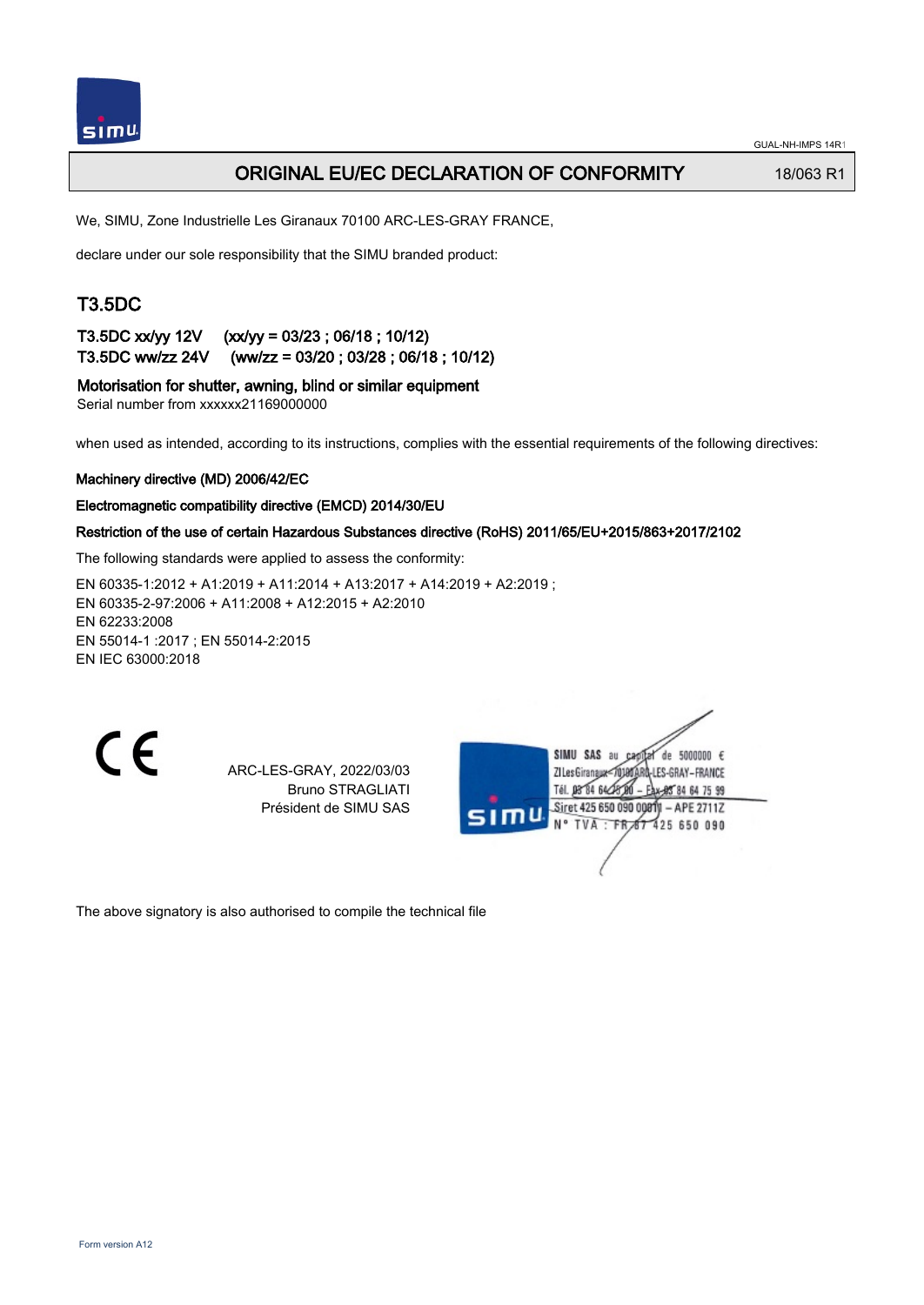

## ORIGINAL EU/EC DECLARATION OF CONFORMITY DECLARATION EU/CE DE CONFORMITE ORIGINALE

18/063 R1

We, SIMU, Zone Industrielle Les Giranaux 70100 ARC-LES-GRAY FRANCE, Nous,

declare under our sole responsibility that the SIMU branded product: declarons sous notre seule responsabilité que le produit de marque SIMU

# T3.5DC

### T3.5DC xx/yy 12V (xx/yy = 03/23 ; 06/18 ; 10/12) T3.5DC ww/zz 24V (ww/zz = 03/20 ; 03/28 ; 06/18 ; 10/12)

### Motorisation for shutter, awning, blind or similar equipment

Motorisation de volet, store, rideau ou équipement similaire

Serial number from xxxxxx21169000000 Numéro de série à partir de

when used as intended, according to its instructions, complies with the essential requirements of the following directives: utilisé, selon l'usage prévu, comme décrit dans son manuel d'utilisation, est conforme aux exigences essentielles des directives suivantes

### Machinery directive (MD) 2006/42/EC

Directive Machine 2006/42/EC

#### Electromagnetic compatibility directive (EMCD) 2014/30/EU

Directive compatibilité électromagnétique 2014/30/EU

### Restriction of the use of certain Hazardous Substances directive (RoHS) 2011/65/EU+2015/863+2017/2102

Directive RoHS 2011/65/EU+2015/863+2017/2102

The following standards were applied to assess the conformity: Les normes de référence suivantes ont été appliquées pour évaluer la conformité

EN 60335‑1:2012 + A1:2019 + A11:2014 + A13:2017 + A14:2019 + A2:2019 ; EN 60335‑2‑97:2006 + A11:2008 + A12:2015 + A2:2010 EN 62233:2008 EN 55014‑1 :2017 ; EN 55014‑2:2015 EN IEC 63000:2018

 $\epsilon$ 

ARC-LES-GRAY, 2022/03/03 Bruno STRAGLIATI Président de SIMU SAS

de 5000000  $\epsilon$ **ZI Les Giranaux** ES-GRAY-FRANCE Tél. 08 84 64 24 84 64 75 99 Siret 425 650 090 00811  $-$  APE 2711Z 425 650 090 **TVA** 

The above signatory is also authorised to compile the technical file

La personne signataire ci-dessus est aussi celle autorisée à constituer le dossier technique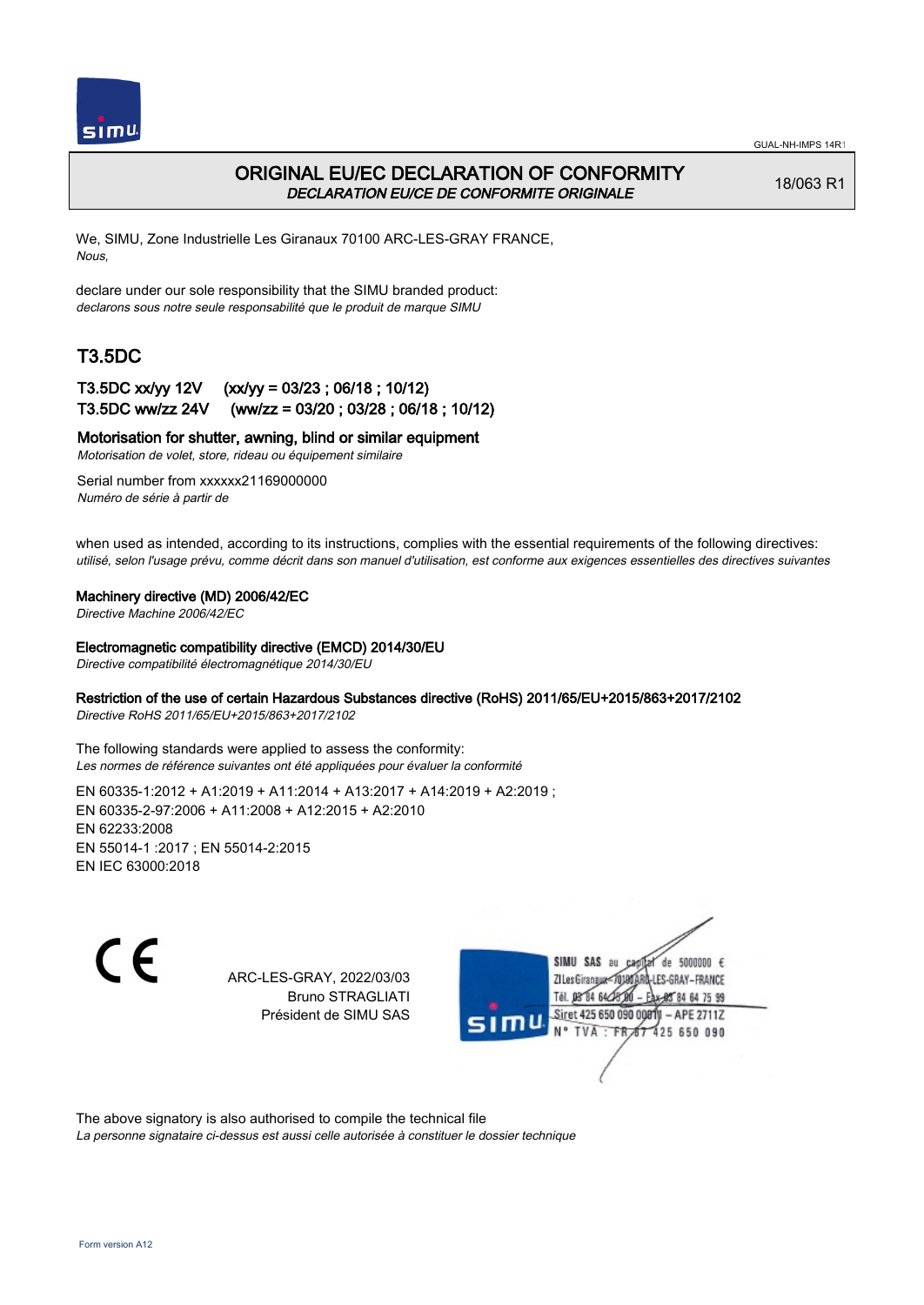

## ORIGINAL EU/EC DECLARATION OF CONFORMITY ORIGINAL EU/EG-KONFORMITÄTSERKLÄRUNG

18/063 R1

We, SIMU, Zone Industrielle Les Giranaux 70100 ARC-LES-GRAY FRANCE, Wir,

declare under our sole responsibility that the SIMU branded product: erklären unter unserer alleinigen Verantwortung, dass das mit der Marke SIMU versehene Produkt

# T3.5DC

### T3.5DC xx/yy 12V (xx/yy = 03/23 ; 06/18 ; 10/12) T3.5DC ww/zz 24V (ww/zz = 03/20 ; 03/28 ; 06/18 ; 10/12)

### Motorisation for shutter, awning, blind or similar equipment

Motorisierung für Abschlüsse or ähnliche Ausrüstung

Serial number from xxxxxx21169000000 Seriennummer ab

when used as intended, according to its instructions, complies with the essential requirements of the following directives: den einschlägigen Bestimmungen der folgenden Richtlinien entspricht, wenn es nach den Anweisungen des Herstellers bestimmungsgemäß verwendet wird

### Machinery directive (MD) 2006/42/EC

Maschinenrichtlinie 2006/42/EC

### Electromagnetic compatibility directive (EMCD) 2014/30/EU

Richtlinie über die elektromagnetische Verträglichkeit 2014/30/EU

### Restriction of the use of certain Hazardous Substances directive (RoHS) 2011/65/EU+2015/863+2017/2102

RoHS-Richtlinie 2011/65/EU+2015/863+2017/2102

#### The following standards were applied to assess the conformity: Die Konformität wird durch die Einhaltung folgender Normen nachgewiesen

EN 60335‑1:2012 + A1:2019 + A11:2014 + A13:2017 + A14:2019 + A2:2019 ; EN 60335‑2‑97:2006 + A11:2008 + A12:2015 + A2:2010 EN 62233:2008 EN 55014‑1 :2017 ; EN 55014‑2:2015 EN IEC 63000:2018

C E

ARC-LES-GRAY, 2022/03/03 Bruno STRAGLIATI Président de SIMU SAS

SIMU SAS au de 5000000 € **ZILes Giranaux** ES-GRAY-FRANCE 64 75 99 Siret 425 650 090 00811  $-$  APE 2711Z 425 650 090

The above signatory is also authorised to compile the technical file

Die oben genannte Person ist auch bevollmächtigt, die relevanten technischen Unterlagen zusammenzustellen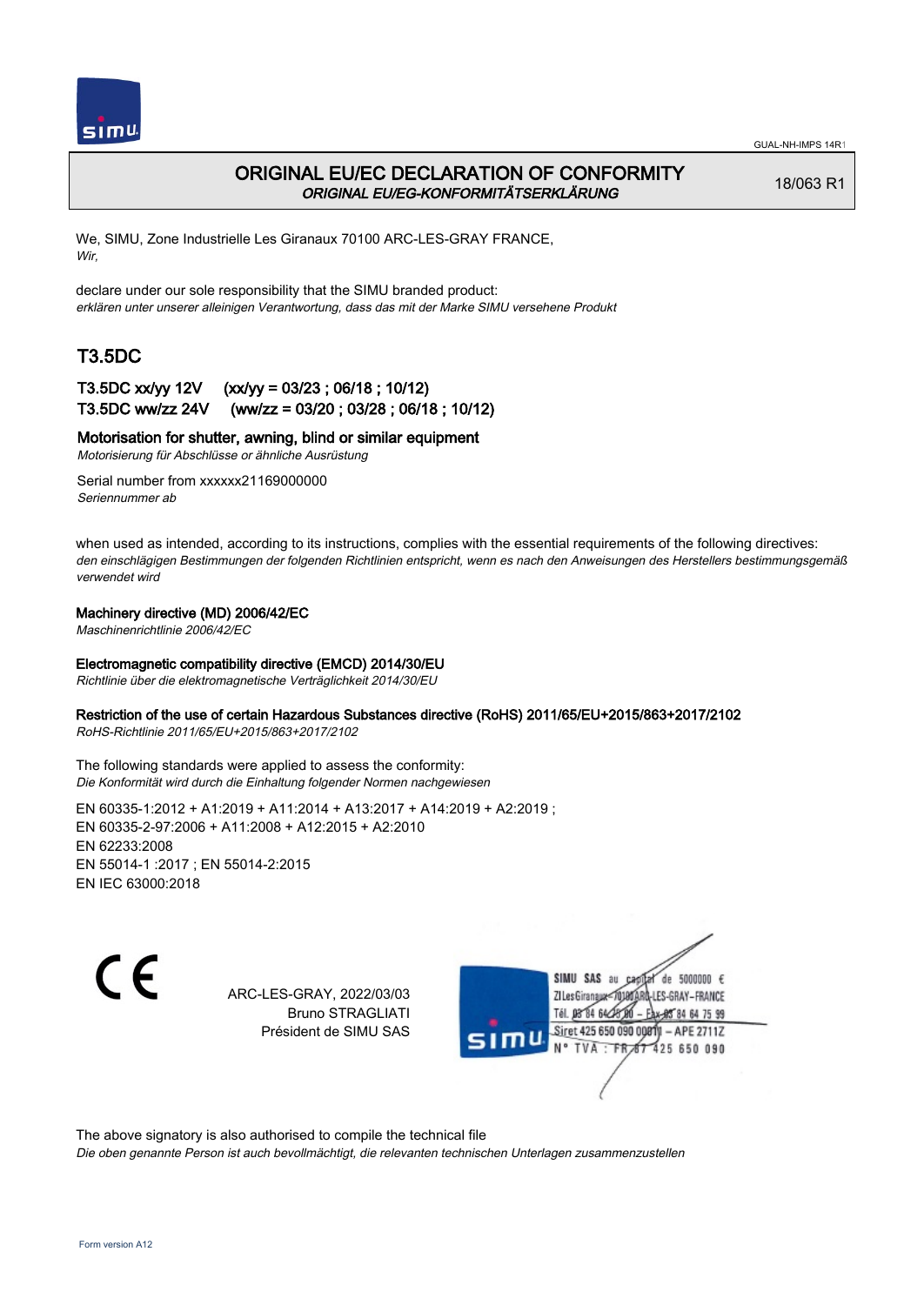

### ORIGINAL EU/EC DECLARATION OF CONFORMITY DECLARACIÓN UE/CE DE CONFORMIDAD ORIGINAL

18/063 R1

We, SIMU, Zone Industrielle Les Giranaux 70100 ARC-LES-GRAY FRANCE, Nosotros,

declare under our sole responsibility that the SIMU branded product: declaramos bajo nuestra única responsabilidad, que los productos de la marca SIMU

## T3.5DC

### T3.5DC xx/yy 12V (xx/yy = 03/23 ; 06/18 ; 10/12) T3.5DC ww/zz 24V (ww/zz = 03/20 ; 03/28 ; 06/18 ; 10/12)

### Motorisation for shutter, awning, blind or similar equipment

Motorización de persiana, toldo, cortina o equipos similares

Serial number from xxxxxx21169000000 número de serie a partir de

when used as intended, according to its instructions, complies with the essential requirements of the following directives: cuando se utilizan según el uso previsto, de conformidad con sus instrucciones, cumplen con los requisitos esenciales de las siguientes directivas

#### Machinery directive (MD) 2006/42/EC

Directiva "Máquinas" 2006/42/EC

#### Electromagnetic compatibility directive (EMCD) 2014/30/EU

Directiva compatibilidad electromagnética 2014/30/EU

#### Restriction of the use of certain Hazardous Substances directive (RoHS) 2011/65/EU+2015/863+2017/2102

Directiva RoHS 2011/65/EU+2015/863+2017/2102

The following standards were applied to assess the conformity: Las siguientes normas de referencia han sido aplicadas para evaluar la conformidad

EN 60335‑1:2012 + A1:2019 + A11:2014 + A13:2017 + A14:2019 + A2:2019 ; EN 60335‑2‑97:2006 + A11:2008 + A12:2015 + A2:2010 EN 62233:2008 EN 55014‑1 :2017 ; EN 55014‑2:2015 EN IEC 63000:2018

C F

ARC-LES-GRAY, 2022/03/03 Bruno STRAGLIATI Président de SIMU SAS



The above signatory is also authorised to compile the technical file el firmante, anteriormente mencionado tambien esta facultado para elaborar el expediente tecnico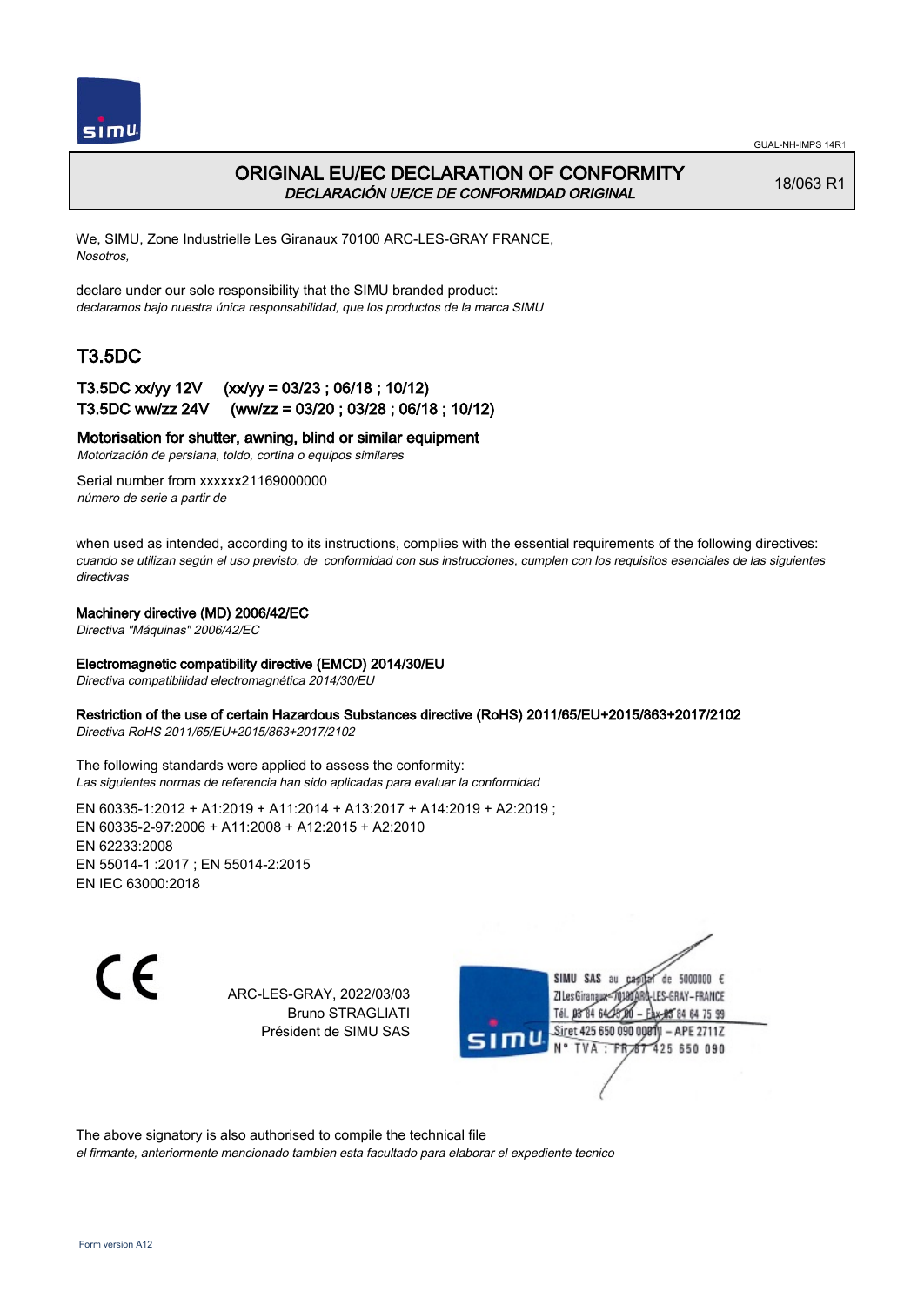

## ORIGINAL EU/EC DECLARATION OF CONFORMITY DICHIARAZIONE DI CONFORMITÀ UE/CE ORIGINALE

18/063 R1

We, SIMU, Zone Industrielle Les Giranaux 70100 ARC-LES-GRAY FRANCE, Noi,

declare under our sole responsibility that the SIMU branded product: dichiariamo sotto la nostra esclusiva responsabilità che l'appareccho di marca SIMU

# T3.5DC

### T3.5DC xx/yy 12V (xx/yy = 03/23 ; 06/18 ; 10/12) T3.5DC ww/zz 24V (ww/zz = 03/20 ; 03/28 ; 06/18 ; 10/12)

Motorisation for shutter, awning, blind or similar equipment

Motorizzazione di tapparella, persiana, tenda o apparecchiatura similare

Serial number from xxxxxx21169000000 Numero di serie a partire da

when used as intended, according to its instructions, complies with the essential requirements of the following directives: se utilizzato secondo l'uso previsto, come descritto nel suo manuale d'istruzioni, è conforme ai requisiti essenziali delle seguenti Direttive

#### Machinery directive (MD) 2006/42/EC

Direttiva Macchine 2006/42/EC

#### Electromagnetic compatibility directive (EMCD) 2014/30/EU

Direttiva compatibilità elettromagnetica 2014/30/EU

### Restriction of the use of certain Hazardous Substances directive (RoHS) 2011/65/EU+2015/863+2017/2102

Direttiva RoHS 2011/65/EU+2015/863+2017/2102

The following standards were applied to assess the conformity: I seguenti standard di riferimento sono stati applicati per ottenere la conformità

EN 60335‑1:2012 + A1:2019 + A11:2014 + A13:2017 + A14:2019 + A2:2019 ; EN 60335‑2‑97:2006 + A11:2008 + A12:2015 + A2:2010 EN 62233:2008 EN 55014‑1 :2017 ; EN 55014‑2:2015 EN IEC 63000:2018

 $\epsilon$ 

ARC-LES-GRAY, 2022/03/03 Bruno STRAGLIATI Président de SIMU SAS



The above signatory is also authorised to compile the technical file Il firmatario è inoltre autorizzato a costituire il fascicolo tecnico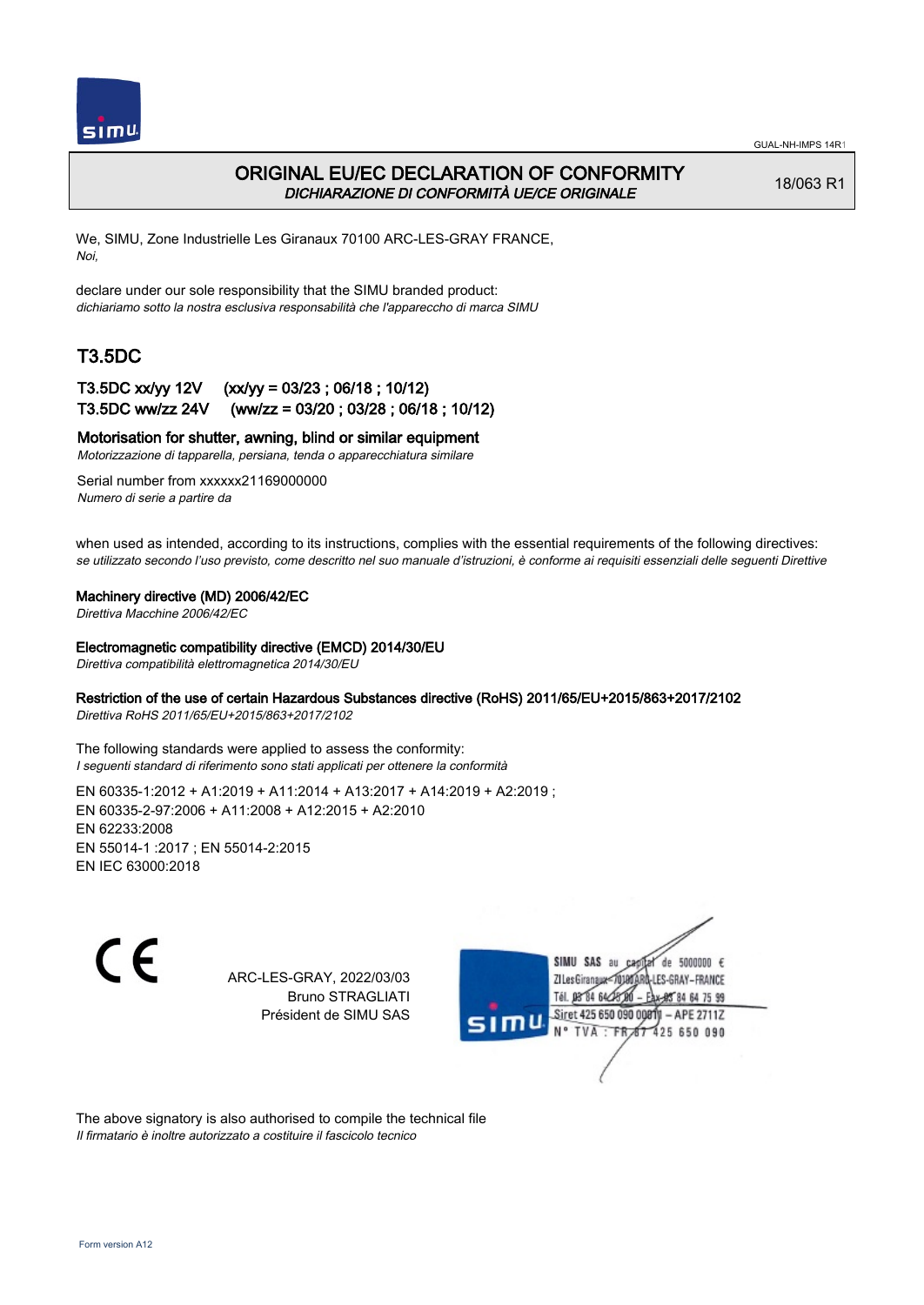

## ORIGINAL EU/EC DECLARATION OF CONFORMITY ОРИГИНАЛНА EU/EC ДЕКЛАРАЦИЯ ЗА СЪОТВЕТСТВИЕ

18/063 R1

We, SIMU, Zone Industrielle Les Giranaux 70100 ARC-LES-GRAY FRANCE, Ние,

declare under our sole responsibility that the SIMU branded product: декларираме на своя лична отговорност, че продукт с търговска марка SIMU

# T3.5DC

## T3.5DC xx/yy 12V (xx/yy = 03/23 ; 06/18 ; 10/12) T3.5DC ww/zz 24V (ww/zz = 03/20 ; 03/28 ; 06/18 ; 10/12)

### Motorisation for shutter, awning, blind or similar equipment

Моторизация за ролетни щори, сенници или други подобни засенчващи изделия

Serial number from xxxxxx21169000000 сериен номер от

when used as intended, according to its instructions, complies with the essential requirements of the following directives: когато се използва съобразно предназначението си и в съответствие с инструкциите е в съответствие с основните изисквания на следните директиви

#### Machinery directive (MD) 2006/42/EC

Машинна директива 2006/42/EC

#### Electromagnetic compatibility directive (EMCD) 2014/30/EU

Директива за електромагнитна съвместимост 2014/30/EU

#### Restriction of the use of certain Hazardous Substances directive (RoHS) 2011/65/EU+2015/863+2017/2102

RoHS Директива относно ограничението на употребата на определени опасни вещества в електрическото и електронното оборудване 2011/65/EU+2015/863+2017/2102

The following standards were applied to assess the conformity: Следните референтни стандарти са приложени за оценяване на съответствието

EN 60335‑1:2012 + A1:2019 + A11:2014 + A13:2017 + A14:2019 + A2:2019 ; EN 60335‑2‑97:2006 + A11:2008 + A12:2015 + A2:2010 EN 62233:2008 EN 55014‑1 :2017 ; EN 55014‑2:2015 EN IEC 63000:2018



ARC-LES-GRAY, 2022/03/03 Bruno STRAGLIATI Président de SIMU SAS



The above signatory is also authorised to compile the technical file Гоеподписващия също е упълномощен да съставя техническо досие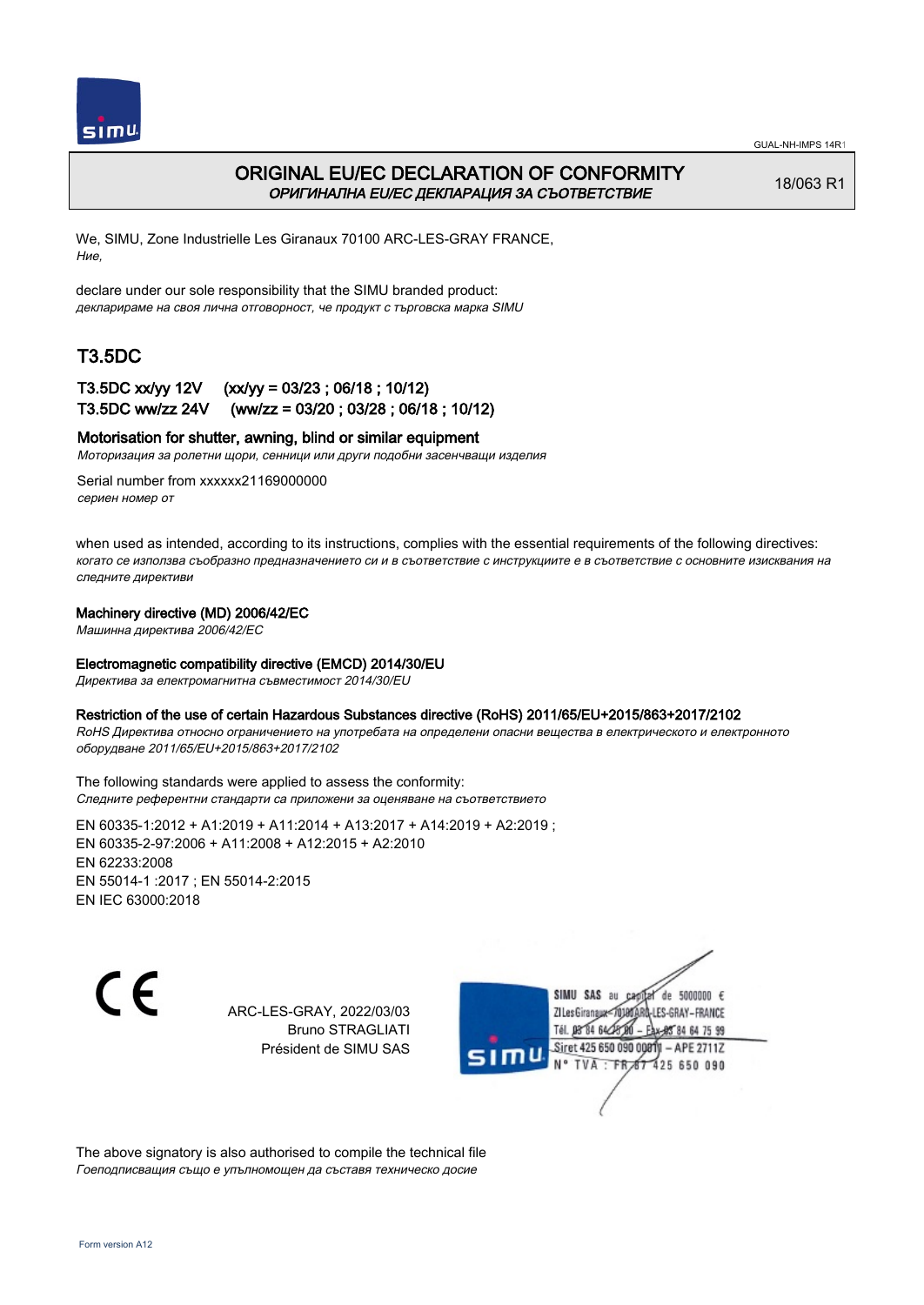

## ORIGINAL EU/EC DECLARATION OF CONFORMITY ORIGINÁLNÍ EU/ES PROHLÁŠENÍ O SHODĚ

18/063 R1

We, SIMU, Zone Industrielle Les Giranaux 70100 ARC-LES-GRAY FRANCE, My,

declare under our sole responsibility that the SIMU branded product: prohlašujeme na svou výlučnou odpovědnost, že výrobek značky SIMU

# T3.5DC

## T3.5DC xx/yy 12V (xx/yy = 03/23 ; 06/18 ; 10/12) T3.5DC ww/zz 24V (ww/zz = 03/20 ; 03/28 ; 06/18 ; 10/12)

Motorisation for shutter, awning, blind or similar equipment

Pohon pro rolety, markýzy, clony nebo podobná zařízení

Serial number from xxxxxx21169000000 Sériové číslo od

when used as intended, according to its instructions, complies with the essential requirements of the following directives: pokud je používán v souladu s účelem použití a s návodem, splňuje základní požadavky těchto směrnic

### Machinery directive (MD) 2006/42/EC

Směrnice o strojních zařízeních 2006/42/EC

#### Electromagnetic compatibility directive (EMCD) 2014/30/EU

Směrnice o elektromagnetické kompatibilitě 2014/30/EU

#### Restriction of the use of certain Hazardous Substances directive (RoHS) 2011/65/EU+2015/863+2017/2102

Směrnice o omezení používání některých nebezpečných látek v elektrických a elektronických zařízeních 2011/65/EU+2015/863+2017/2102

The following standards were applied to assess the conformity: Pro posouzení shody byly použity následující normy

EN 60335‑1:2012 + A1:2019 + A11:2014 + A13:2017 + A14:2019 + A2:2019 ; EN 60335‑2‑97:2006 + A11:2008 + A12:2015 + A2:2010 EN 62233:2008 EN 55014‑1 :2017 ; EN 55014‑2:2015 EN IEC 63000:2018

 $\epsilon$ 

ARC-LES-GRAY, 2022/03/03 Bruno STRAGLIATI Président de SIMU SAS



The above signatory is also authorised to compile the technical file Výše uvedená osoba je také osoba pověřená sestavením technické dokumentace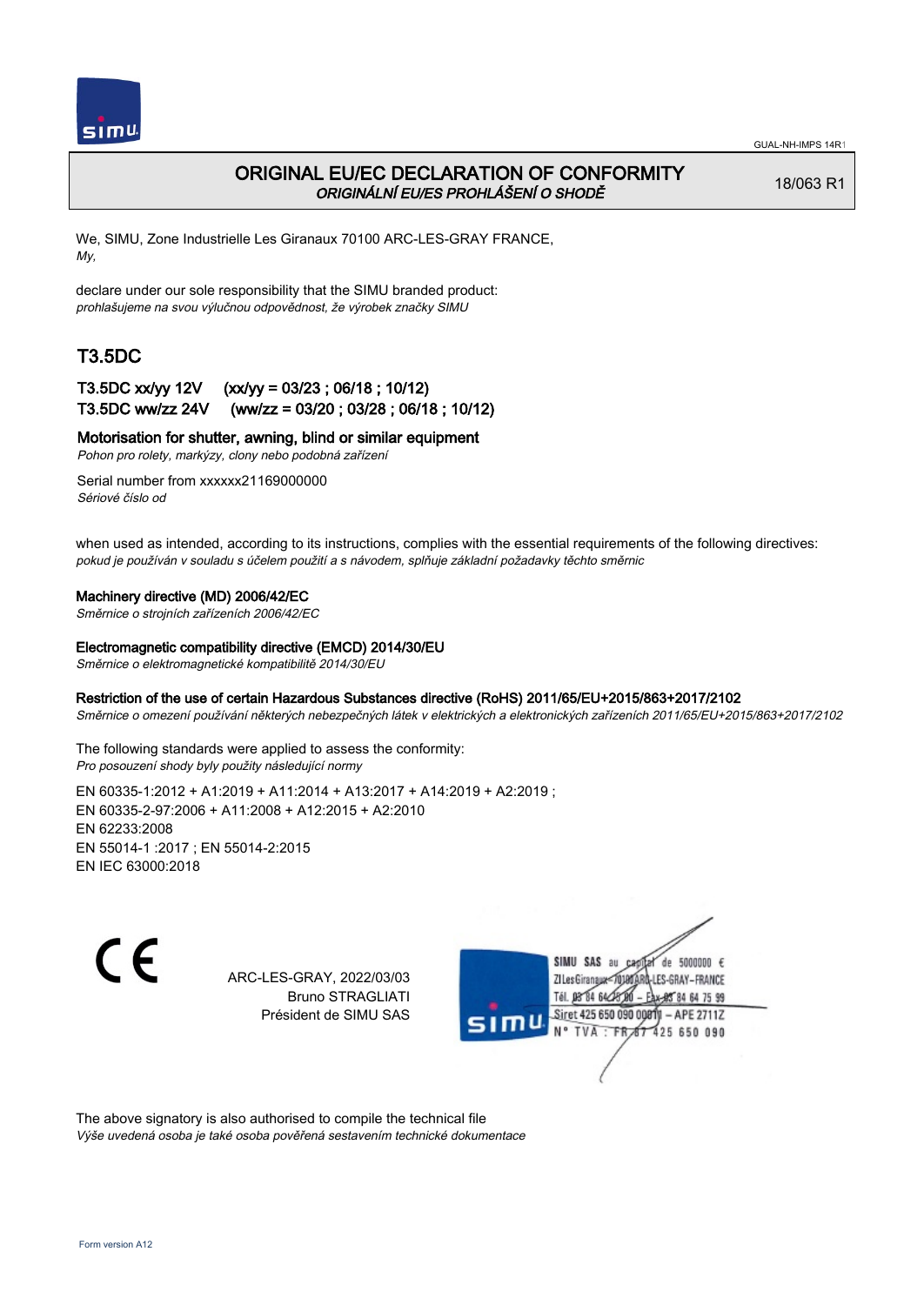

## ORIGINAL EU/EC DECLARATION OF CONFORMITY ORIGINAL EU/EF-OVERENSSTEMMELSESERKLÆRING

18/063 R1

We, SIMU, Zone Industrielle Les Giranaux 70100 ARC-LES-GRAY FRANCE, Vi,

declare under our sole responsibility that the SIMU branded product: erklærer som eneansvarlige, at SIMU mærkede produkter

# T3.5DC

### T3.5DC xx/yy 12V (xx/yy = 03/23 ; 06/18 ; 10/12) T3.5DC ww/zz 24V (ww/zz = 03/20 ; 03/28 ; 06/18 ; 10/12)

### Motorisation for shutter, awning, blind or similar equipment

Motorisering af gitre, markiser, persienner eller lign. udstyr

Serial number from xxxxxx21169000000 serienummer fra

when used as intended, according to its instructions, complies with the essential requirements of the following directives: når det anvendes efter hensigten, efter dennes instrukser, overholder kravene i følgende direktiver

### Machinery directive (MD) 2006/42/EC

Maskindirektivet 2006/42/EC

#### Electromagnetic compatibility directive (EMCD) 2014/30/EU

Elektromagnetisk kompatibilitet direktiv 2014/30/EU

### Restriction of the use of certain Hazardous Substances directive (RoHS) 2011/65/EU+2015/863+2017/2102

RoHS direktiv 2011/65/EU+2015/863+2017/2102

The following standards were applied to assess the conformity: Referencestandarderne der følger blev anvendt til at vurdere overholdelsen

EN 60335‑1:2012 + A1:2019 + A11:2014 + A13:2017 + A14:2019 + A2:2019 ; EN 60335‑2‑97:2006 + A11:2008 + A12:2015 + A2:2010 EN 62233:2008 EN 55014‑1 :2017 ; EN 55014‑2:2015 EN IEC 63000:2018

 $\epsilon$ 

ARC-LES-GRAY, 2022/03/03 Bruno STRAGLIATI Président de SIMU SAS



The above signatory is also authorised to compile the technical file Personen nævnt ovenfor er også godkendt til at udarbejde det tekniske dossier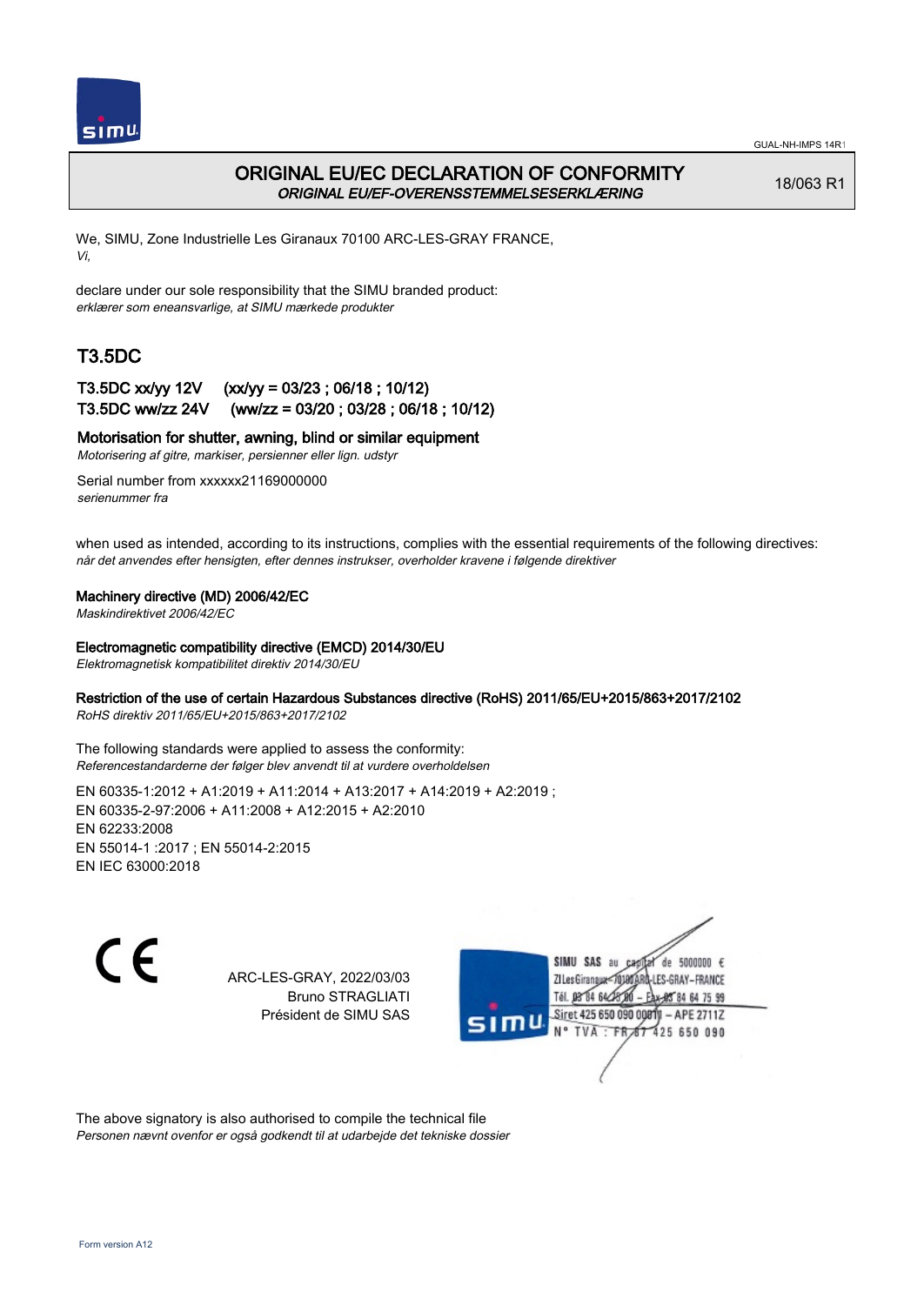

## ORIGINAL EU/EC DECLARATION OF CONFORMITY EL/EK VASTAVUSDEKLARATSIOON

18/063 R1

We, SIMU, Zone Industrielle Les Giranaux 70100 ARC-LES-GRAY FRANCE, Meie,

declare under our sole responsibility that the SIMU branded product: kinnitame kogu vastutusega, et SIMU kaubamärgiga tooted

# T3.5DC

### T3.5DC xx/yy 12V (xx/yy = 03/23 ; 06/18 ; 10/12) T3.5DC ww/zz 24V (ww/zz = 03/20 ; 03/28 ; 06/18 ; 10/12)

### Motorisation for shutter, awning, blind or similar equipment

Aknaluukide, varikatuste, aknakardinate või sarnaste seadmete motoriseerimine

Serial number from xxxxxx21169000000 Seerianumber alates

when used as intended, according to its instructions, complies with the essential requirements of the following directives: kui kasutatakse eesmärgipäraselt ja juhiste kohaselt, vastavad käesoleva direktiivi põhinõuetele

#### Machinery directive (MD) 2006/42/EC

Masinate direktiiv 2006/42/EC

#### Electromagnetic compatibility directive (EMCD) 2014/30/EU

Elektromagnetilise ühilduvuse direktiiv 2014/30/EU

#### Restriction of the use of certain Hazardous Substances directive (RoHS) 2011/65/EU+2015/863+2017/2102

RoHs direktiiv ohtlike ainete kasutamise piirangute kohta elektri- ja elektroonikaseadmetes 2011/65/EU+2015/863+2017/2102

The following standards were applied to assess the conformity: Vastavusdeklaratsiooni hindamiseks kasutatakse järgmisi standardeid

EN 60335‑1:2012 + A1:2019 + A11:2014 + A13:2017 + A14:2019 + A2:2019 ; EN 60335‑2‑97:2006 + A11:2008 + A12:2015 + A2:2010 EN 62233:2008 EN 55014‑1 :2017 ; EN 55014‑2:2015 EN IEC 63000:2018

 $\epsilon$ 

ARC-LES-GRAY, 2022/03/03 Bruno STRAGLIATI Président de SIMU SAS



The above signatory is also authorised to compile the technical file Eelpool nimetatud isik on volitatud koostama tehnilist dokumentatsiooni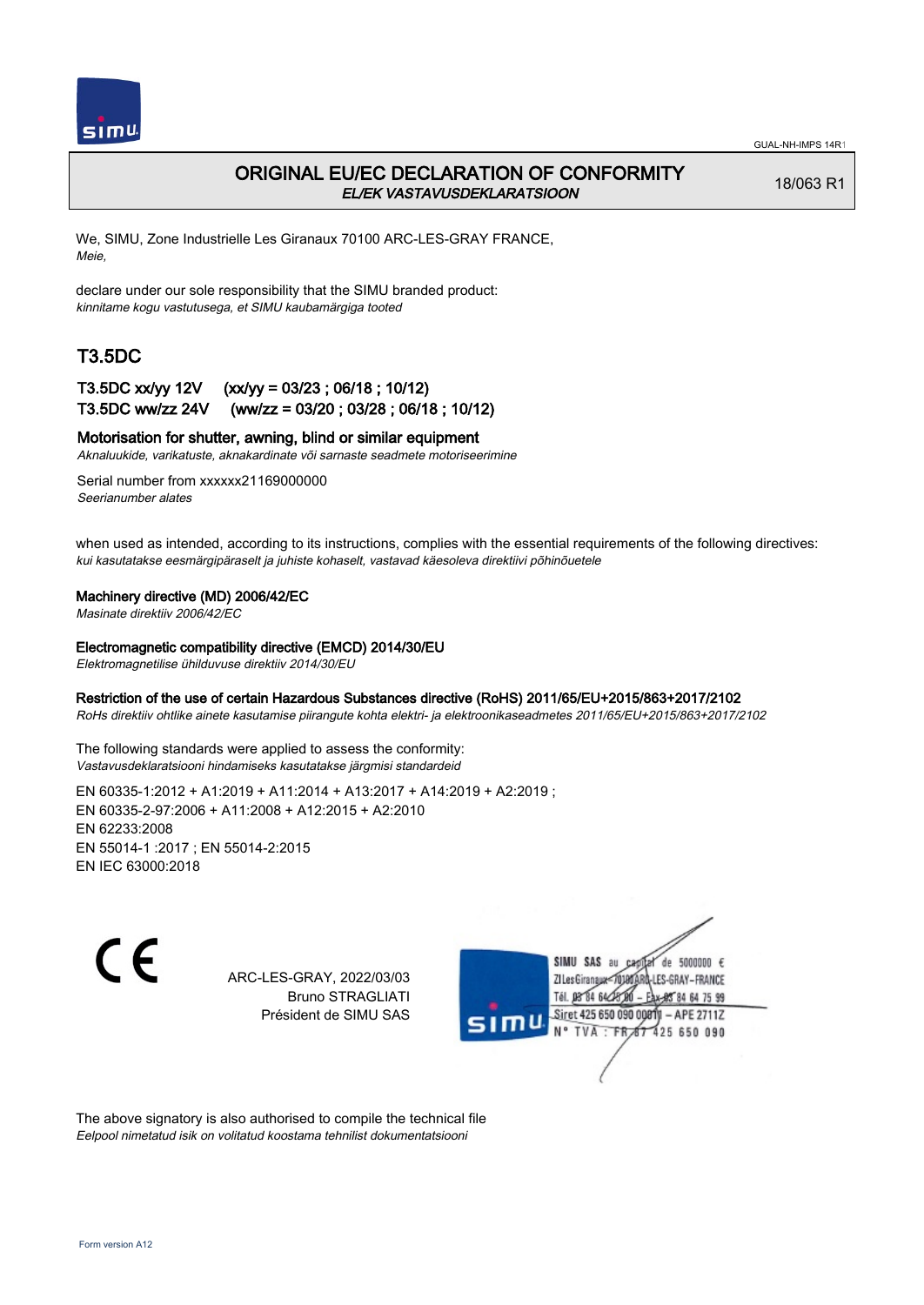

## ORIGINAL EU/EC DECLARATION OF CONFORMITY ALKUPERÄISET EU/EY-VAATIMUSTENMUKAISUUSVAKUUTUS

18/063 R1

We, SIMU, Zone Industrielle Les Giranaux 70100 ARC-LES-GRAY FRANCE, Me,

declare under our sole responsibility that the SIMU branded product: vakuutamme omalla vastuullamme, että SIMU merkkituote

# T3.5DC

### T3.5DC xx/yy 12V (xx/yy = 03/23 ; 06/18 ; 10/12) T3.5DC ww/zz 24V (ww/zz = 03/20 ; 03/28 ; 06/18 ; 10/12)

Motorisation for shutter, awning, blind or similar equipment

Sälerullainten, markiisien, kaihtimien tai vastaavien motorisointi

Serial number from xxxxxx21169000000 sarianumerot

when used as intended, according to its instructions, complies with the essential requirements of the following directives: kun käytettynä oikein ja sen ohjeiden mukaan, noudattaa seuraavien direktiivien olennaisia vaatimuksia

### Machinery directive (MD) 2006/42/EC

Konedirektiivin 2006/42/EC

#### Electromagnetic compatibility directive (EMCD) 2014/30/EU

Sähkömagneettinen yhteensopivuus direktiivin 2014/30/EU

### Restriction of the use of certain Hazardous Substances directive (RoHS) 2011/65/EU+2015/863+2017/2102

RoHS direktiivin 2011/65/EU+2015/863+2017/2102

The following standards were applied to assess the conformity: Seuraavia viitestandardeja sovellettiin vaatimustenmukaisuusvakuutusta arvioitaessa

EN 60335‑1:2012 + A1:2019 + A11:2014 + A13:2017 + A14:2019 + A2:2019 ; EN 60335‑2‑97:2006 + A11:2008 + A12:2015 + A2:2010 EN 62233:2008 EN 55014‑1 :2017 ; EN 55014‑2:2015 EN IEC 63000:2018

C F

ARC-LES-GRAY, 2022/03/03 Bruno STRAGLIATI Président de SIMU SAS



The above signatory is also authorised to compile the technical file Yllä allekirjoittaja on myös valtuutettu kokoamaan teknisten tiedostojen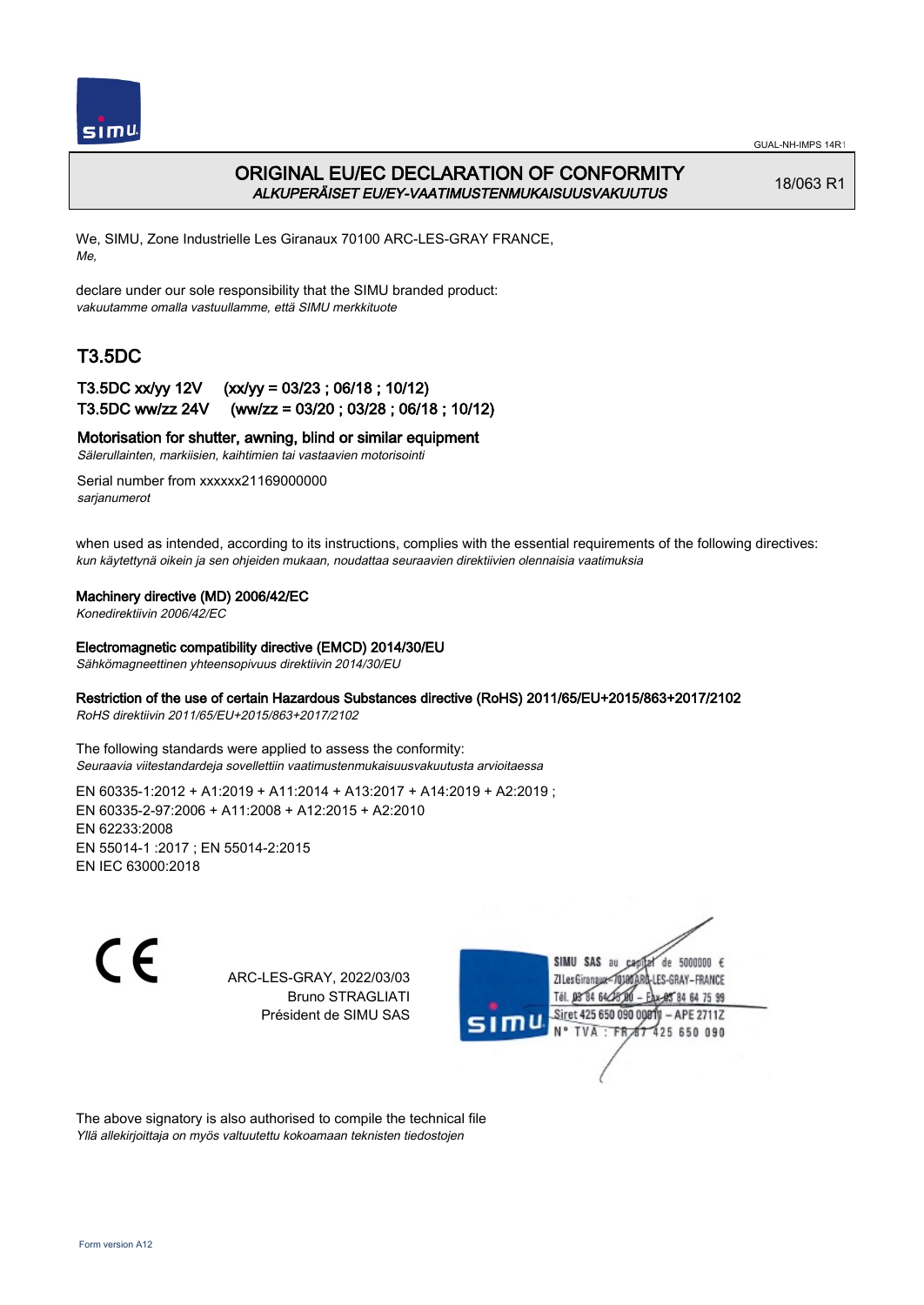

### ORIGINAL EU/EC DECLARATION OF CONFORMITY ΠΡΩΤΟΤΥΠΟ ΔΗΛΩΣΗ ΣΥΜΜΟΡΦΩΣΗΣ ΕΕ/EK

18/063 R1

We, SIMU, Zone Industrielle Les Giranaux 70100 ARC-LES-GRAY FRANCE, εμείς,

declare under our sole responsibility that the SIMU branded product: Δηλώνουμε αναλαμβάνοντας την αποκλειστική ευθύνη ότι το επώνυμο προϊόν SIMU

## T3.5DC

### T3.5DC xx/yy 12V (xx/yy = 03/23 ; 06/18 ; 10/12) T3.5DC ww/zz 24V (ww/zz = 03/20 ; 03/28 ; 06/18 ; 10/12)

Motorisation for shutter, awning, blind or similar equipment

Μηχανοκίνηση για ρολα,τέντες,στόρια ή παρόμοιο εξοπλισμό

Serial number from xxxxxx21169000000 σειριακό αριθμό από

when used as intended, according to its instructions, complies with the essential requirements of the following directives: όταν χρησιμοποιείται όπως έχει προβλεφθεί, σύμφωνα με τις οδηγίες του, συμφωνεί με τις βασικές απαιτήσεις των ακόλουθων οδηγιών

### Machinery directive (MD) 2006/42/EC

Οδηγία περι μηχανικού εξοπλισμού 2006/42/EC

#### Electromagnetic compatibility directive (EMCD) 2014/30/EU

Οδηγία ηλεκτρομαγνητικής συμβατότητας 2014/30/EU

### Restriction of the use of certain Hazardous Substances directive (RoHS) 2011/65/EU+2015/863+2017/2102

Οδηγίας RoHS 2011/65/EU+2015/863+2017/2102

The following standards were applied to assess the conformity: Τα πρότυπα αναφοράς που ακολουθούν εφαρμόστηκαν με σκοπό την αξιολόγηση της συμμόρφωσης

EN 60335‑1:2012 + A1:2019 + A11:2014 + A13:2017 + A14:2019 + A2:2019 ; EN 60335‑2‑97:2006 + A11:2008 + A12:2015 + A2:2010 EN 62233:2008 EN 55014‑1 :2017 ; EN 55014‑2:2015 EN IEC 63000:2018

 $\epsilon$ 

ARC-LES-GRAY, 2022/03/03 Bruno STRAGLIATI Président de SIMU SAS

de 5000000  $\epsilon$ **ZILes Giranaux** ES-GRAY-FRANCE Tél. 08 84 64 24 85 84 64 75 99 Siret 425 650 090 00811 - APE 2711Z 425 650 090 **TVA** 

The above signatory is also authorised to compile the technical file

Το πρόσωπο που αναφέρεται παραπάνω είναι επίσης εξουσιοδοτημένο να καταρτίσει τον τεχνικό φάκελο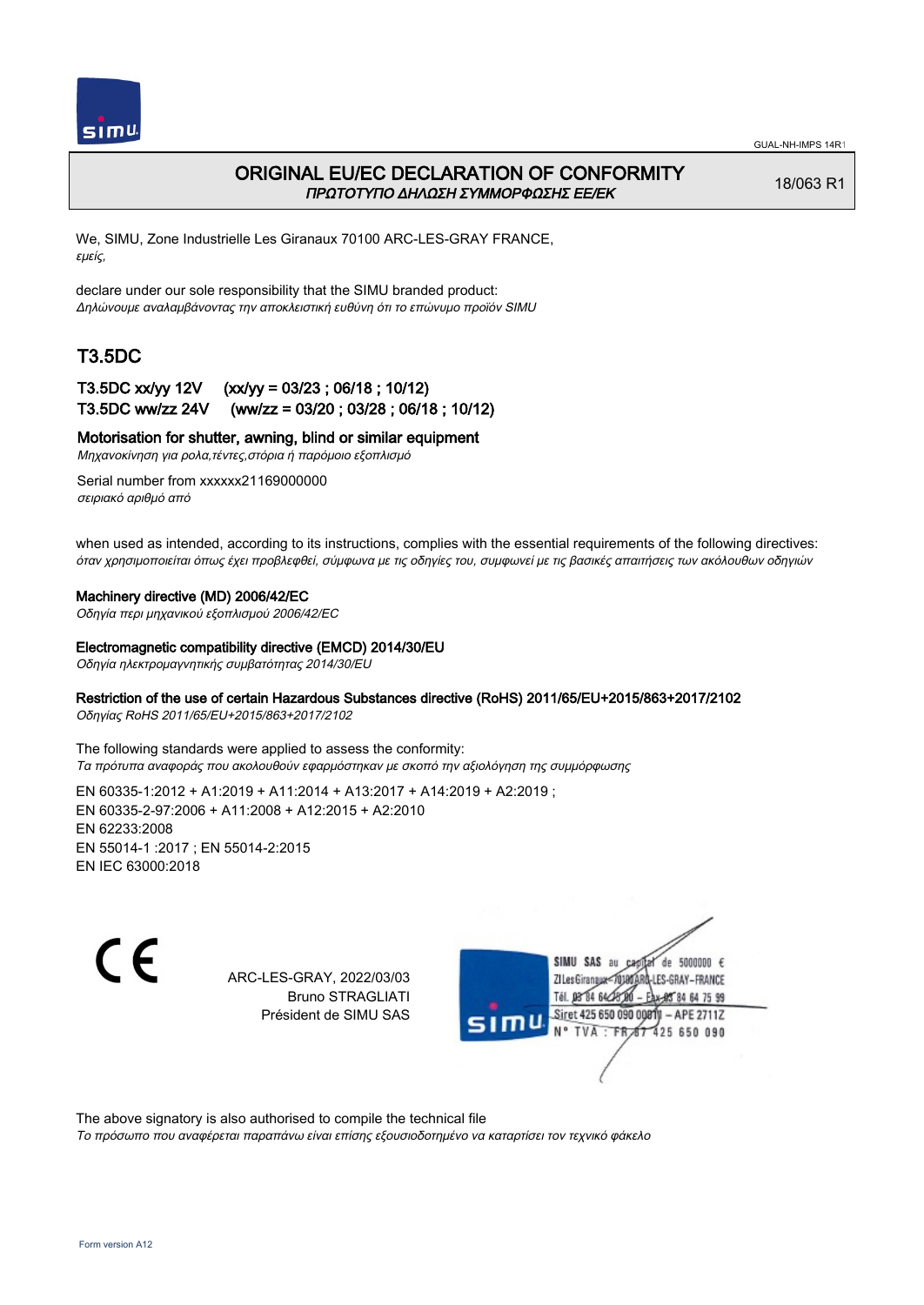

## ORIGINAL EU/EC DECLARATION OF CONFORMITY ORGINALNA EU/EC DEKLARACIJA O USKLAĐENOSTI

18/063 R1

We, SIMU, Zone Industrielle Les Giranaux 70100 ARC-LES-GRAY FRANCE, Mi,

declare under our sole responsibility that the SIMU branded product: izjavljujemo pod punom odgovornošču da je proizvod marke SIMU

# T3.5DC

### T3.5DC xx/yy 12V (xx/yy = 03/23 ; 06/18 ; 10/12) T3.5DC ww/zz 24V (ww/zz = 03/20 ; 03/28 ; 06/18 ; 10/12)

### Motorisation for shutter, awning, blind or similar equipment

Motorizacija za rolete,tende,sjenila ili slične opreme

Serial number from xxxxxx21169000000 Serijski broj iz

when used as intended, according to its instructions, complies with the essential requirements of the following directives: ako se upotrebljava prema namjeni, prema važećim uputama, usklađen sa prijeko potrebnim zahtijevima slijedećih direktiva

### Machinery directive (MD) 2006/42/EC

Direktiva o strojevima 2006/42/EC

### Electromagnetic compatibility directive (EMCD) 2014/30/EU

Direktiva o elektromagnetskoj usklađenosti 2014/30/EU

### Restriction of the use of certain Hazardous Substances directive (RoHS) 2011/65/EU+2015/863+2017/2102

Direktiva RoHS 2011/65/EU+2015/863+2017/2102

The following standards were applied to assess the conformity: Slijedeće reference standarda se primjenjuju da se odredi usklađenost

EN 60335‑1:2012 + A1:2019 + A11:2014 + A13:2017 + A14:2019 + A2:2019 ; EN 60335‑2‑97:2006 + A11:2008 + A12:2015 + A2:2010 EN 62233:2008 EN 55014‑1 :2017 ; EN 55014‑2:2015 EN IEC 63000:2018

 $\epsilon$ 

ARC-LES-GRAY, 2022/03/03 Bruno STRAGLIATI Président de SIMU SAS



The above signatory is also authorised to compile the technical file Gore navedeni potpisnik također je ovlašten za sastavljanje tehničkog dokumenta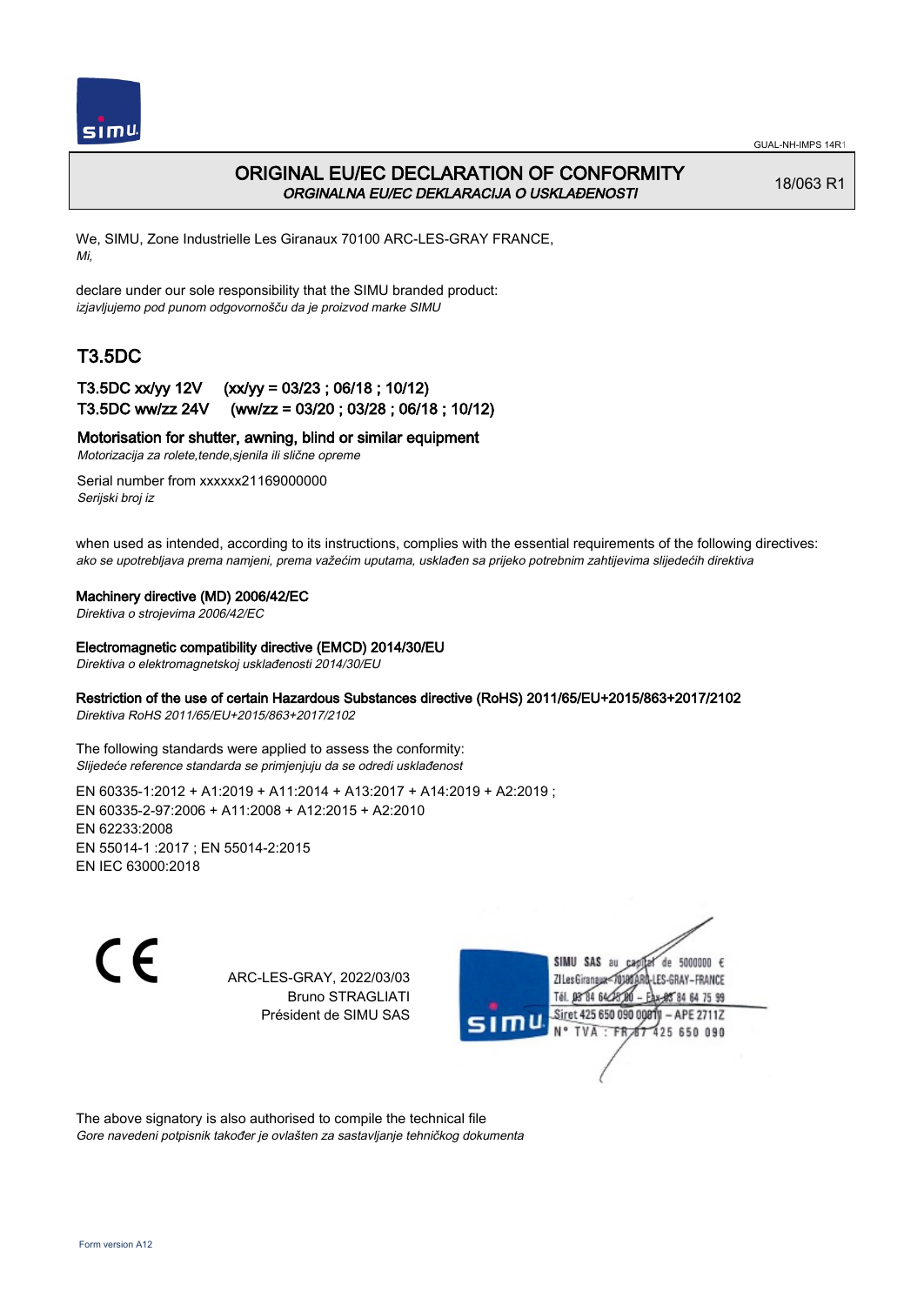

### ORIGINAL EU/EC DECLARATION OF CONFORMITY Eredeti EU/CE Megfelelőségi Nyilatkozat

18/063 R1

We, SIMU, Zone Industrielle Les Giranaux 70100 ARC-LES-GRAY FRANCE, Alulírott,

declare under our sole responsibility that the SIMU branded product: felelősségünk teljes tudatában kijelentjük, hogy a szóban forgó SIMU termék

# T3.5DC

### T3.5DC xx/yy 12V (xx/yy = 03/23 ; 06/18 ; 10/12) T3.5DC ww/zz 24V (ww/zz = 03/20 ; 03/28 ; 06/18 ; 10/12)

Motorisation for shutter, awning, blind or similar equipment

Redőny, napellenző vagy hasonlószerkezetek motorizálása

Serial number from xxxxxx21169000000 Sorozatszámtól

when used as intended, according to its instructions, complies with the essential requirements of the following directives: megfelel, az alábbi irányelvekben megfogalmazott alapvető követelményeknek

### Machinery directive (MD) 2006/42/EC

Gépekre vonatkozó irányelv 2006/42/EC

#### Electromagnetic compatibility directive (EMCD) 2014/30/EU

Elektromágneses megfelelőségi irányelv 2014/30/EU

### Restriction of the use of certain Hazardous Substances directive (RoHS) 2011/65/EU+2015/863+2017/2102

RoHS irányelv 2011/65/EU+2015/863+2017/2102

The following standards were applied to assess the conformity: A megfelelőség biztosításának érdekében az alábbi szabványok kerültek alkalmazásra

EN 60335‑1:2012 + A1:2019 + A11:2014 + A13:2017 + A14:2019 + A2:2019 ; EN 60335‑2‑97:2006 + A11:2008 + A12:2015 + A2:2010 EN 62233:2008 EN 55014‑1 :2017 ; EN 55014‑2:2015 EN IEC 63000:2018

 $\epsilon$ 

ARC-LES-GRAY, 2022/03/03 Bruno STRAGLIATI Président de SIMU SAS



The above signatory is also authorised to compile the technical file A fent említett aláíró is jogosult a műszaki dokumentáció összeállítására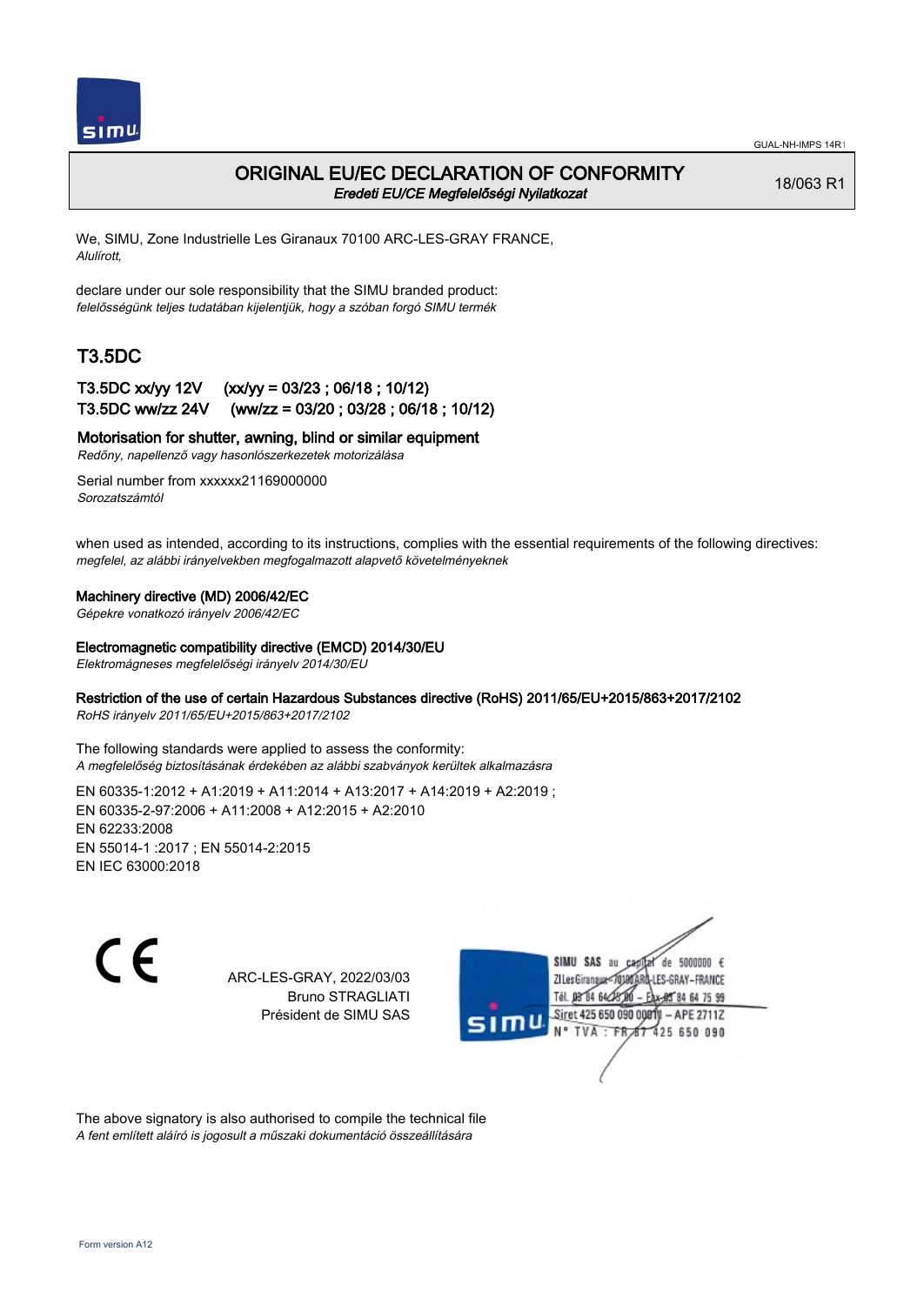

## ORIGINAL EU/EC DECLARATION OF CONFORMITY ORIGINALI ES/EB ATITIKTIES DEKLARACIJA

18/063 R1

We, SIMU, Zone Industrielle Les Giranaux 70100 ARC-LES-GRAY FRANCE, Mes,

declare under our sole responsibility that the SIMU branded product: atsakingai deklaruojame, kad SIMU kompanijos produktas

# T3.5DC

## T3.5DC xx/yy 12V (xx/yy = 03/23 ; 06/18 ; 10/12) T3.5DC ww/zz 24V (ww/zz = 03/20 ; 03/28 ; 06/18 ; 10/12)

### Motorisation for shutter, awning, blind or similar equipment

Apsauginių žaliuzių, markizių, ritininių užuolaidų ir panašių gaminių automatizavimas

Serial number from xxxxxx21169000000 Serijos numeris nuo

when used as intended, according to its instructions, complies with the essential requirements of the following directives: naudojamas pagal paskirtį, pagal gamintojo instrukcijas, atitinka esminius šių Direktyvų reikalavimus

#### Machinery directive (MD) 2006/42/EC

Mašinų direktyva 2006/42/EC

#### Electromagnetic compatibility directive (EMCD) 2014/30/EU

Elektromagnetinio suderinamumo direktyva 2014/30/EU

### Restriction of the use of certain Hazardous Substances directive (RoHS) 2011/65/EU+2015/863+2017/2102

PMNA (RoHS) direktyva 2011/65/EU+2015/863+2017/2102

The following standards were applied to assess the conformity: Įverinti deklaruojamą atitiktį buvo taikomi toliau nurodyti standartai

EN 60335‑1:2012 + A1:2019 + A11:2014 + A13:2017 + A14:2019 + A2:2019 ; EN 60335‑2‑97:2006 + A11:2008 + A12:2015 + A2:2010 EN 62233:2008 EN 55014‑1 :2017 ; EN 55014‑2:2015 EN IEC 63000:2018

 $\epsilon$ 

ARC-LES-GRAY, 2022/03/03 Bruno STRAGLIATI Président de SIMU SAS



The above signatory is also authorised to compile the technical file Asmuo, pasirašęs šią deklaraciją, taip pat turi įgaliojimą sudaryti techninę bylą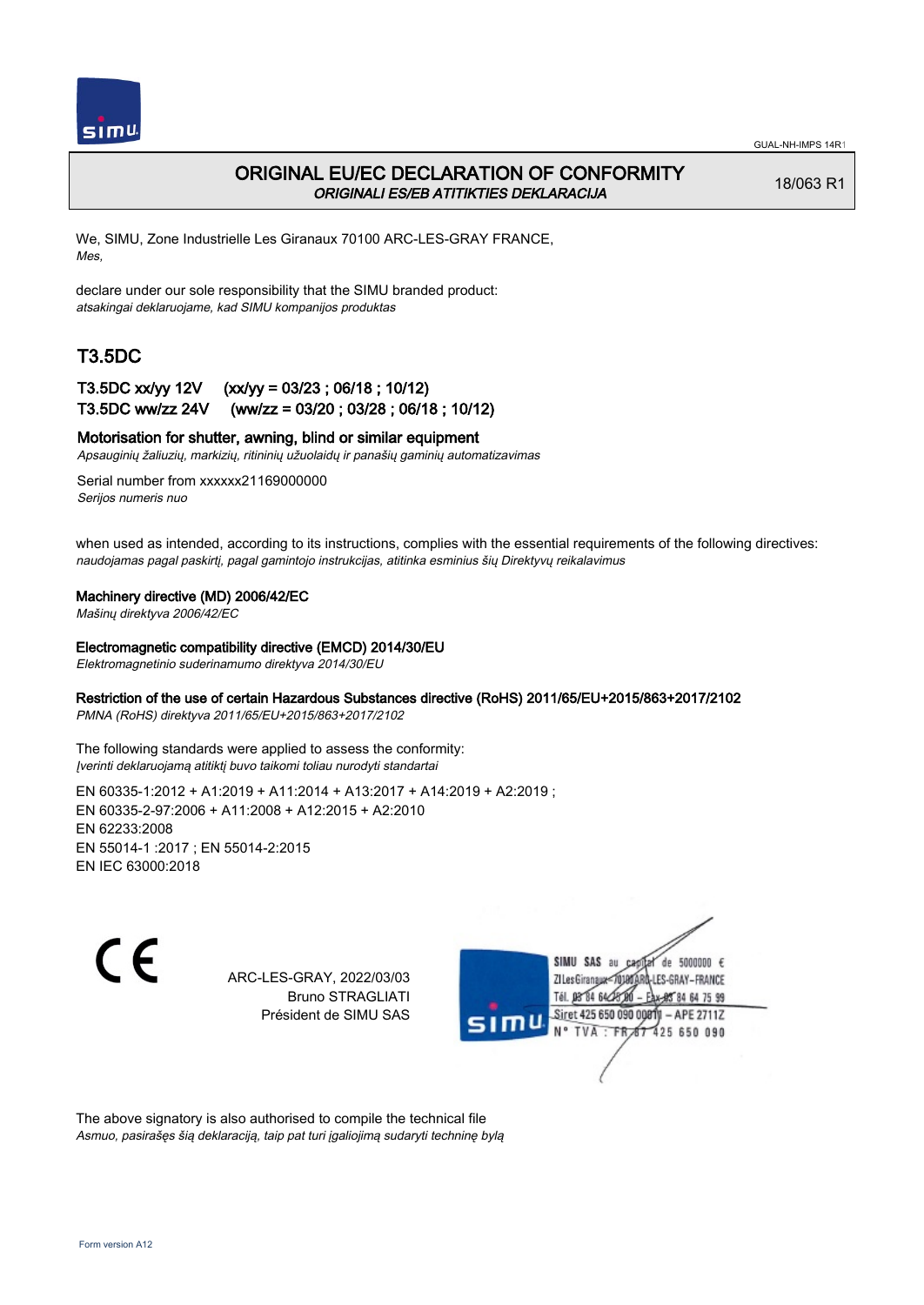

## ORIGINAL EU/EC DECLARATION OF CONFORMITY ES/EK ATBILSTĪBAS DEKLARĀCIJA

18/063 R1

We, SIMU, Zone Industrielle Les Giranaux 70100 ARC-LES-GRAY FRANCE, Mēs,

declare under our sole responsibility that the SIMU branded product: ar pilnu atbildību, apliecinām, ka SIMU zīmola produkti,

# T3.5DC

### T3.5DC xx/yy 12V (xx/yy = 03/23 ; 06/18 ; 10/12) T3.5DC ww/zz 24V (ww/zz = 03/20 ; 03/28 ; 06/18 ; 10/12)

### Motorisation for shutter, awning, blind or similar equipment

Aizsargžalūziju, žalūziju, markīžu, aizkaru un līdzīgu gala produktu motorizēšana

Serial number from xxxxxx21169000000 sērijas numurs no

when used as intended, according to its instructions, complies with the essential requirements of the following directives: ja tie tiek lietoti saskaņā ar norādījumiem, atbilst šo direktīvu pamatprasībām

#### Machinery directive (MD) 2006/42/EC

Mašīnu Direktīva 2006/42/EC

#### Electromagnetic compatibility directive (EMCD) 2014/30/EU

Elektromagnētiskās Savietojamības Direktīva 2014/30/EU

#### Restriction of the use of certain Hazardous Substances directive (RoHS) 2011/65/EU+2015/863+2017/2102

RoHs Direktīva par dažādu bīstamu vielu izmantošanas ierobežošanu elektriskās un elektroniskās iekārtās 2011/65/EU+2015/863+2017/2102

The following standards were applied to assess the conformity: Atbilstības deklarācijas novērtēšanai tiek pielietoti sekojoši standarti

EN 60335‑1:2012 + A1:2019 + A11:2014 + A13:2017 + A14:2019 + A2:2019 ; EN 60335‑2‑97:2006 + A11:2008 + A12:2015 + A2:2010 EN 62233:2008 EN 55014‑1 :2017 ; EN 55014‑2:2015 EN IEC 63000:2018

C E

ARC-LES-GRAY, 2022/03/03 Bruno STRAGLIATI Président de SIMU SAS



The above signatory is also authorised to compile the technical file Iepriekš minētā persona ir pilnvarota sastādīt tehnisko dokumentāciju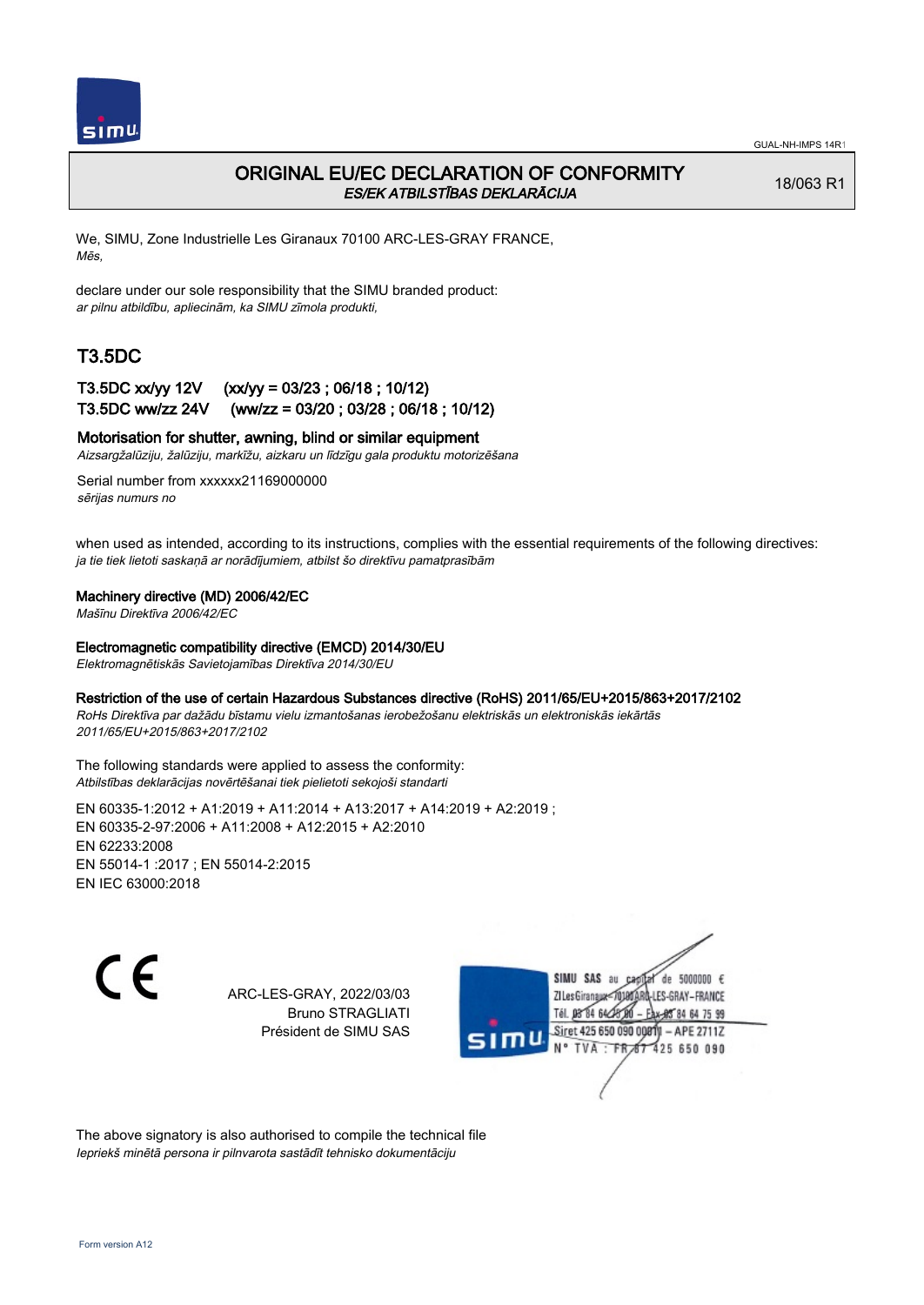

## ORIGINAL EU/EC DECLARATION OF CONFORMITY OORSPRONKELIJKE EU/EG-CONFORMITEITSVERKLARING

18/063 R1

We, SIMU, Zone Industrielle Les Giranaux 70100 ARC-LES-GRAY FRANCE, Wij,

declare under our sole responsibility that the SIMU branded product: verklaren op eigen verantwoordelijkheid dat het produkt van het SIMU

# T3.5DC

### T3.5DC xx/yy 12V (xx/yy = 03/23 ; 06/18 ; 10/12) T3.5DC ww/zz 24V (ww/zz = 03/20 ; 03/28 ; 06/18 ; 10/12)

### Motorisation for shutter, awning, blind or similar equipment

Motorisatie voor rolluiken, zonwering, screens of gelijkaardige toepassingen

Serial number from xxxxxx21169000000 Serienummer van

when used as intended, according to its instructions, complies with the essential requirements of the following directives: wanneer gebruikt voor de juiste toepassing voldoet aan de essentiële eisen van de volgende richtlijnen

### Machinery directive (MD) 2006/42/EC

Machinerichtlijn 2006/42/EC

#### Electromagnetic compatibility directive (EMCD) 2014/30/EU

Richtlijn elektromagnetische compatibiliteit 2014/30/EU

### Restriction of the use of certain Hazardous Substances directive (RoHS) 2011/65/EU+2015/863+2017/2102

RoHS Richtlijn 2011/65/EU+2015/863+2017/2102

The following standards were applied to assess the conformity: De volgende referentiestandaarden worden toegepast om de overeenstemming te evalueren

EN 60335‑1:2012 + A1:2019 + A11:2014 + A13:2017 + A14:2019 + A2:2019 ; EN 60335‑2‑97:2006 + A11:2008 + A12:2015 + A2:2010 EN 62233:2008 EN 55014‑1 :2017 ; EN 55014‑2:2015 EN IEC 63000:2018

C F

ARC-LES-GRAY, 2022/03/03 Bruno STRAGLIATI Président de SIMU SAS



The above signatory is also authorised to compile the technical file

De bovengenoemde persoon is ook bevoegd om het technisch dossier samen te stellen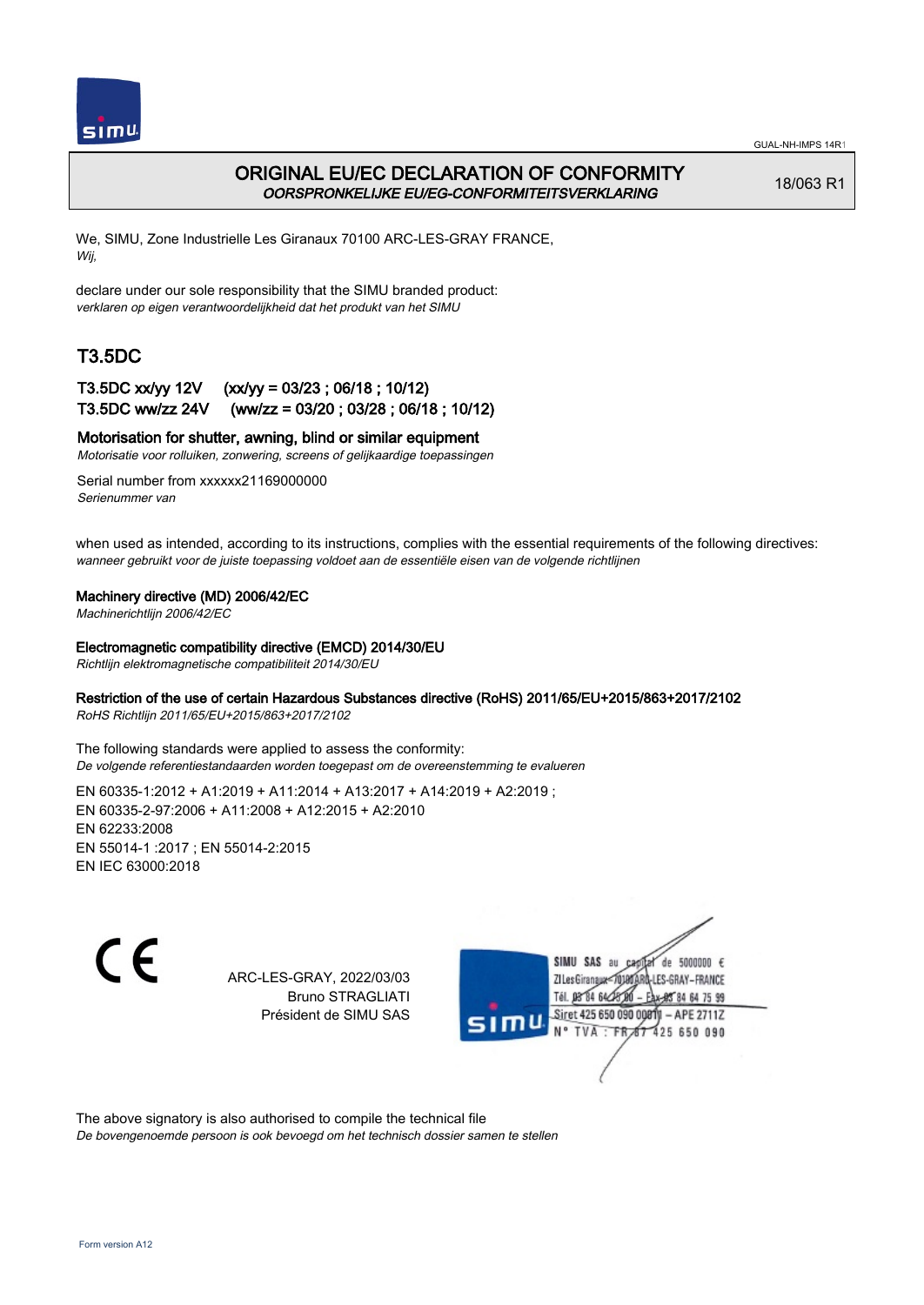

## ORIGINAL EU/EC DECLARATION OF CONFORMITY ORIGINAL EU / CE - ERKLÆRING

18/063 R1

We, SIMU, Zone Industrielle Les Giranaux 70100 ARC-LES-GRAY FRANCE, Vi,

declare under our sole responsibility that the SIMU branded product: erklærer under vårt eneansvar at SIMU merket produkt

# T3.5DC

## T3.5DC xx/yy 12V (xx/yy = 03/23 ; 06/18 ; 10/12) T3.5DC ww/zz 24V (ww/zz = 03/20 ; 03/28 ; 06/18 ; 10/12)

### Motorisation for shutter, awning, blind or similar equipment

Motorisering for marksier, screens, persienner eller lignende utstyr

Serial number from xxxxxx21169000000 Serienummer fra

when used as intended, according to its instructions, complies with the essential requirements of the following directives: når de brukes som forutsatt, i henhold til sin instruks, i samsvar med de grunnlegende kravene i følgende direktiver

### Machinery directive (MD) 2006/42/EC

Maskindirektivet 2006/42/EC

Electromagnetic compatibility directive (EMCD) 2014/30/EU

EMC-dirketivet 2014/30/EU

### Restriction of the use of certain Hazardous Substances directive (RoHS) 2011/65/EU+2015/863+2017/2102

RoHS-direktivet 2011/65/EU+2015/863+2017/2102

The following standards were applied to assess the conformity: Følgende referansestandarder ble brukt for å vurdere samsvar

EN 60335‑1:2012 + A1:2019 + A11:2014 + A13:2017 + A14:2019 + A2:2019 ; EN 60335‑2‑97:2006 + A11:2008 + A12:2015 + A2:2010 EN 62233:2008 EN 55014‑1 :2017 ; EN 55014‑2:2015 EN IEC 63000:2018

 $\epsilon$ 

ARC-LES-GRAY, 2022/03/03 Bruno STRAGLIATI Président de SIMU SAS



The above signatory is also authorised to compile the technical file Ovennevnte underskrevet fullmakt til å utarbeide den tekniske dokumentasjonen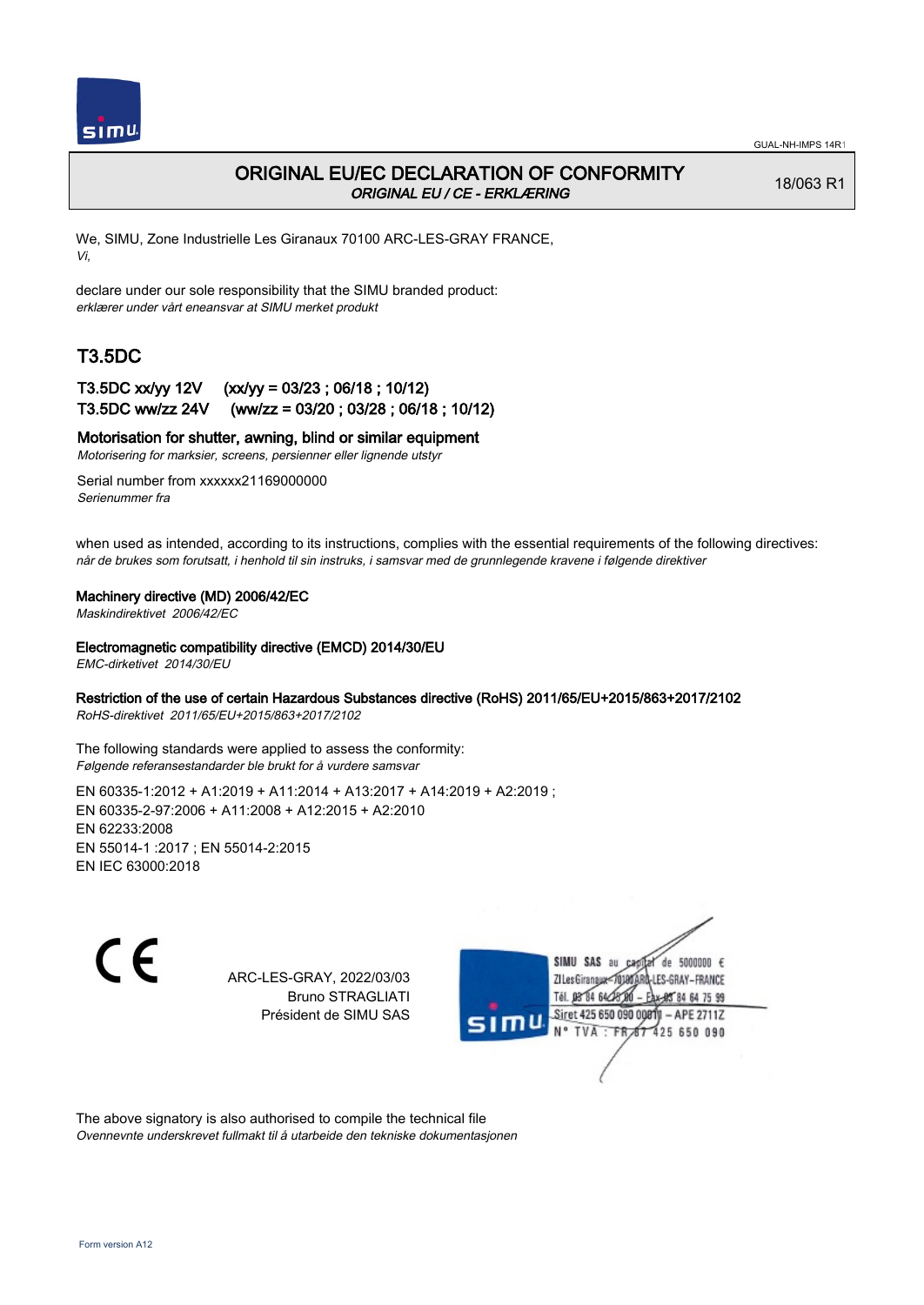

## ORIGINAL EU/EC DECLARATION OF CONFORMITY ORYGINALNA DEKLARACJA ZGODNOŚCI UE/WE

18/063 R1

We, SIMU, Zone Industrielle Les Giranaux 70100 ARC-LES-GRAY FRANCE, My,

declare under our sole responsibility that the SIMU branded product: deklarujemy z pełną odpowiedzialnością, że produkt oznaczony marką SIMU

# T3.5DC

## T3.5DC xx/yy 12V (xx/yy = 03/23 ; 06/18 ; 10/12) T3.5DC ww/zz 24V (ww/zz = 03/20 ; 03/28 ; 06/18 ; 10/12)

### Motorisation for shutter, awning, blind or similar equipment

Wyposażenie w napęd rolety, markizy, osłony przeciwsłonecznej lub podobnego urządzenia

Serial number from xxxxxx21169000000 z numerem seryjnym od

when used as intended, according to its instructions, complies with the essential requirements of the following directives: gdy jest używany zgodnie z przeznaczeniem i instrukcjami, spełnia podstawowe wymagania następujących Dyrektyw

### Machinery directive (MD) 2006/42/EC

Dyrektywa maszynowa 2006/42/EC

#### Electromagnetic compatibility directive (EMCD) 2014/30/EU

Dyrektywa kompatybilności elektromagnetycznej 2014/30/EU

### Restriction of the use of certain Hazardous Substances directive (RoHS) 2011/65/EU+2015/863+2017/2102

Dyrektywa RoHS 2011/65/EU+2015/863+2017/2102

The following standards were applied to assess the conformity: Do oceny zgodności zostały zastosowane następujące normy

EN 60335‑1:2012 + A1:2019 + A11:2014 + A13:2017 + A14:2019 + A2:2019 ; EN 60335‑2‑97:2006 + A11:2008 + A12:2015 + A2:2010 EN 62233:2008 EN 55014‑1 :2017 ; EN 55014‑2:2015 EN IEC 63000:2018

C F

ARC-LES-GRAY, 2022/03/03 Bruno STRAGLIATI Président de SIMU SAS

de 5000000  $\epsilon$ **ZILesGiranaux** ES-GRAY-FRANCE Tél. 08 84 64 24 85 84 64 75 99 Siret 425 650 090 00811 - APE 2711Z 425 650 090 **TVA** 

The above signatory is also authorised to compile the technical file

Osoba wskazana powyżej jest również upoważniony do przygotowania dokumentacji technicznej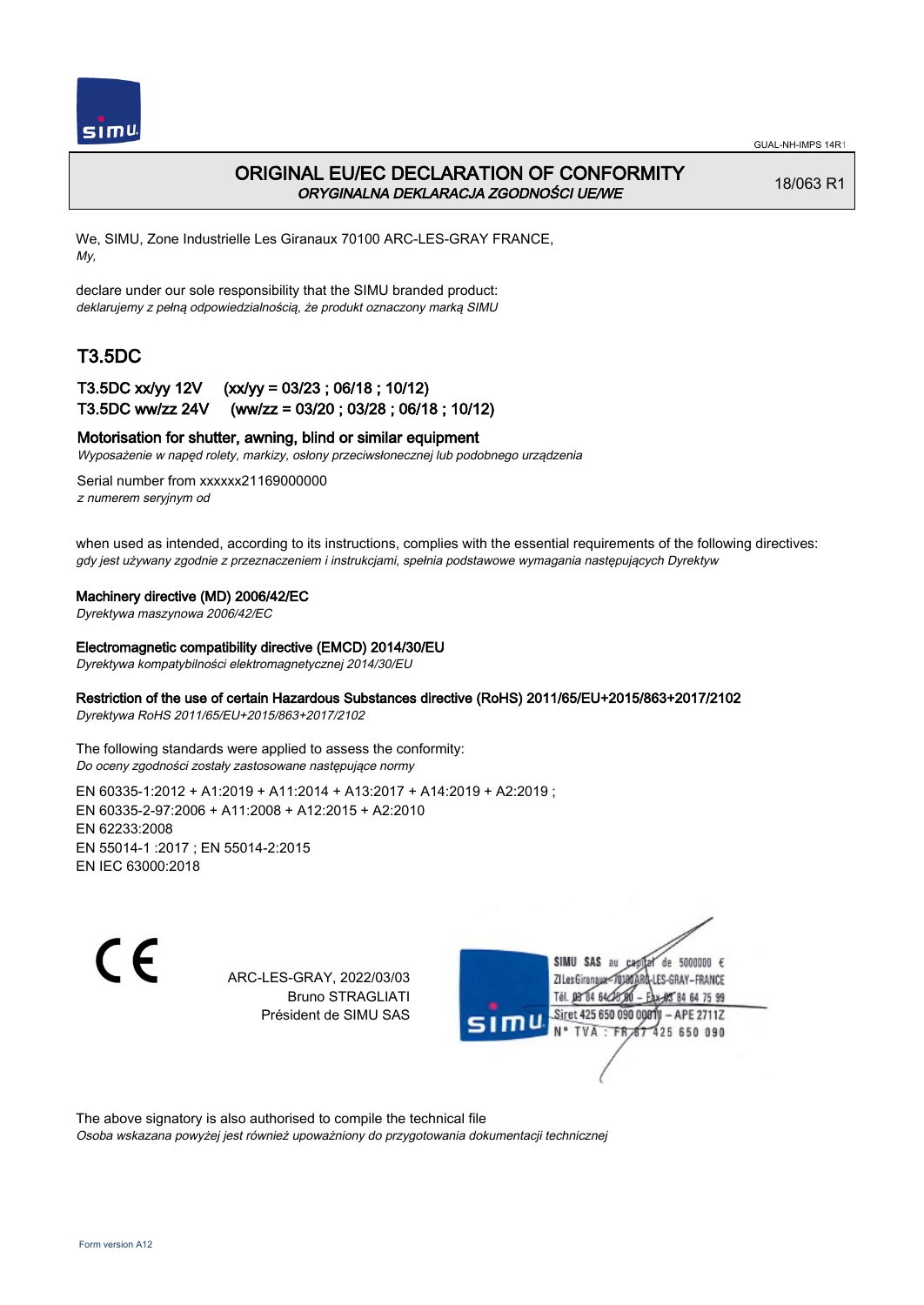

## ORIGINAL EU/EC DECLARATION OF CONFORMITY DECLARAÇÃO UE/CE DE CONFORMIDADE ORIGINAL

18/063 R1

We, SIMU, Zone Industrielle Les Giranaux 70100 ARC-LES-GRAY FRANCE, Nós,

declare under our sole responsibility that the SIMU branded product: declaramos sob nossa única responsabilidade que o dispositivo marca SIMU

# T3.5DC

## T3.5DC xx/yy 12V (xx/yy = 03/23 ; 06/18 ; 10/12) T3.5DC ww/zz 24V (ww/zz = 03/20 ; 03/28 ; 06/18 ; 10/12)

### Motorisation for shutter, awning, blind or similar equipment

Motorização para toldo, persiana, estore, cortina ou equipamento parecido

Serial number from xxxxxx21169000000 Número de série desde

when used as intended, according to its instructions, complies with the essential requirements of the following directives: Quando utilizado de acordo com sua a aplicação, segundo as suas instruções, cumpre os requisitos essenciais das seguintes diretivas

### Machinery directive (MD) 2006/42/EC

Diretiva Máquinas 2006/42/EC

#### Electromagnetic compatibility directive (EMCD) 2014/30/EU

Diretiva compatibilidade electromagnética 2014/30/EU

### Restriction of the use of certain Hazardous Substances directive (RoHS) 2011/65/EU+2015/863+2017/2102

Diretiva RoHS 2011/65/EU+2015/863+2017/2102

The following standards were applied to assess the conformity: As normas de referência apresentadas em seguida foram aplicadas para avaliar a conformidade

EN 60335‑1:2012 + A1:2019 + A11:2014 + A13:2017 + A14:2019 + A2:2019 ; EN 60335‑2‑97:2006 + A11:2008 + A12:2015 + A2:2010 EN 62233:2008 EN 55014‑1 :2017 ; EN 55014‑2:2015 EN IEC 63000:2018

C F

ARC-LES-GRAY, 2022/03/03 Bruno STRAGLIATI Président de SIMU SAS



The above signatory is also authorised to compile the technical file

A pessoa nomeada acima também está autorizada a compilar o processo técnico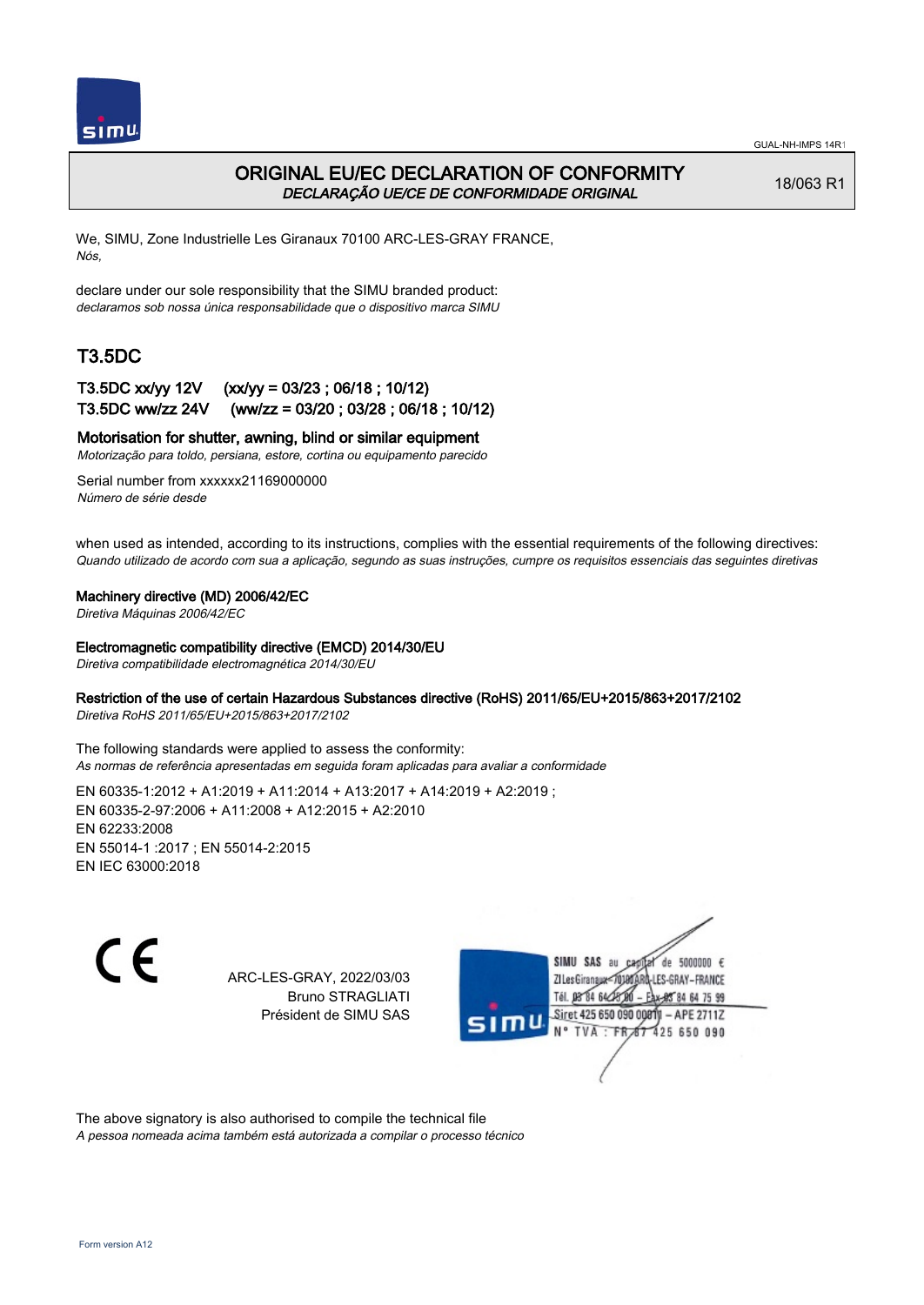

## ORIGINAL EU/EC DECLARATION OF CONFORMITY ORIGINAL EU/EC DECLARAIE DE CONFORMITATE

18/063 R1

We, SIMU, Zone Industrielle Les Giranaux 70100 ARC-LES-GRAY FRANCE, Noi,

declare under our sole responsibility that the SIMU branded product: declarăm pe propria răspundere că produsele marca SIMU

# T3.5DC

### T3.5DC xx/yy 12V (xx/yy = 03/23 ; 06/18 ; 10/12) T3.5DC ww/zz 24V (ww/zz = 03/20 ; 03/28 ; 06/18 ; 10/12)

### Motorisation for shutter, awning, blind or similar equipment

Motorizări pentru rulou, marchiză, perdea sau echipament similar

Serial number from xxxxxx21169000000 Numărul de serie din

when used as intended, according to its instructions, complies with the essential requirements of the following directives: utilizate conform destinaiei lor, aa cum este descris în manualul de utilizare, sunt în conformitate cu cerinele eseniale ale următoarelor directive

#### Machinery directive (MD) 2006/42/EC

Directiva privind echipamentele tehnice 2006/42/EC

#### Electromagnetic compatibility directive (EMCD) 2014/30/EU

Directiva privind compatibilitatea electromagnetică 2014/30/EU

#### Restriction of the use of certain Hazardous Substances directive (RoHS) 2011/65/EU+2015/863+2017/2102

Directiva RoHS 2011/65/EU+2015/863+2017/2102

The following standards were applied to assess the conformity: Următoarele standarde de referină au fost aplicate pentru respectarea conformităii

EN 60335‑1:2012 + A1:2019 + A11:2014 + A13:2017 + A14:2019 + A2:2019 ; EN 60335‑2‑97:2006 + A11:2008 + A12:2015 + A2:2010 EN 62233:2008 EN 55014‑1 :2017 ; EN 55014‑2:2015 EN IEC 63000:2018

C F

ARC-LES-GRAY, 2022/03/03 Bruno STRAGLIATI Président de SIMU SAS

SIMU SAS de 5000000 € **ZILes Giranaux** ES-GRAY-FRANCE 64 75 99 Siret 425 650 090 00811  $-$  APE 2711Z 425 650 090

The above signatory is also authorised to compile the technical file Semnatarul de mai sus este, de asemenea, autorizat să întocmească dosarul tehnic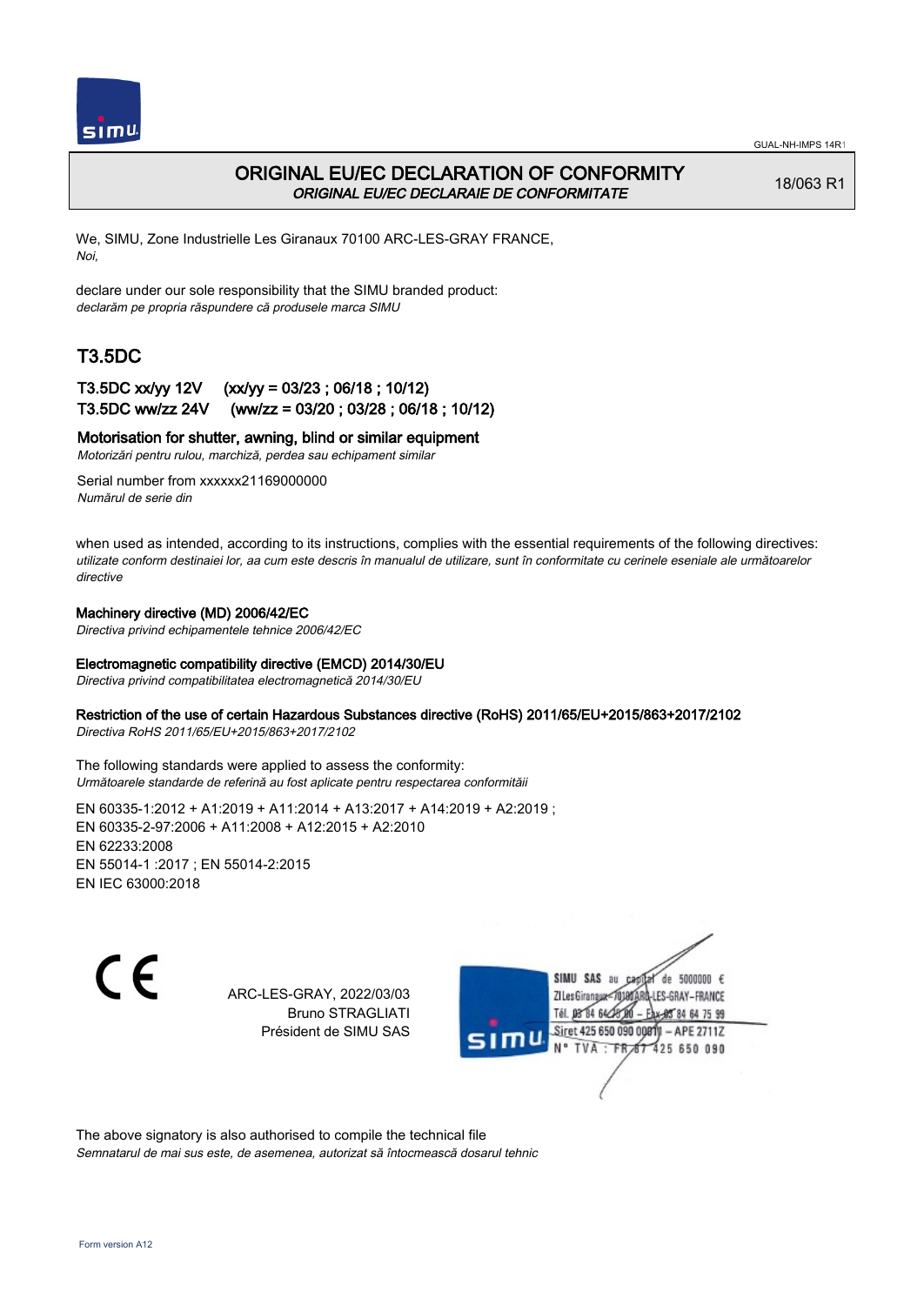

## ORIGINAL EU/EC DECLARATION OF CONFORMITY ORIGINAL EU/EG-FÖRSÄKRAN OM ÖVERENSSTÄMMELSE

18/063 R1

We, SIMU, Zone Industrielle Les Giranaux 70100 ARC-LES-GRAY FRANCE, Vi,

declare under our sole responsibility that the SIMU branded product: försäkrar på eget ansvar att produkten av varumärket SIMU

# T3.5DC

### T3.5DC xx/yy 12V (xx/yy = 03/23 ; 06/18 ; 10/12) T3.5DC ww/zz 24V (ww/zz = 03/20 ; 03/28 ; 06/18 ; 10/12)

### Motorisation for shutter, awning, blind or similar equipment

Motorisering för jalusi, markis, rullgardin eller liknande produkter

Serial number from xxxxxx21169000000 Serienumret från

when used as intended, according to its instructions, complies with the essential requirements of the following directives: uppfyller de grundläggande kraven i följande direktiv när den används på det sätt som avses, i enlighet med bruksanvisningen

### Machinery directive (MD) 2006/42/EC

Maskindirektivet 2006/42/EC

Electromagnetic compatibility directive (EMCD) 2014/30/EU

EMC-direktivet 2014/30/EU

### Restriction of the use of certain Hazardous Substances directive (RoHS) 2011/65/EU+2015/863+2017/2102

RoHS-direktivet 2011/65/EU+2015/863+2017/2102

The following standards were applied to assess the conformity: Följande referensnormer har tillämpats för att göra en bedömning av överensstämmelsen

EN 60335‑1:2012 + A1:2019 + A11:2014 + A13:2017 + A14:2019 + A2:2019 ; EN 60335‑2‑97:2006 + A11:2008 + A12:2015 + A2:2010 EN 62233:2008 EN 55014‑1 :2017 ; EN 55014‑2:2015 EN IEC 63000:2018

 $\epsilon$ 

ARC-LES-GRAY, 2022/03/03 Bruno STRAGLIATI Président de SIMU SAS



The above signatory is also authorised to compile the technical file

Den person som anges ovan är också behörig att ställa samman den tekniska dokumentationen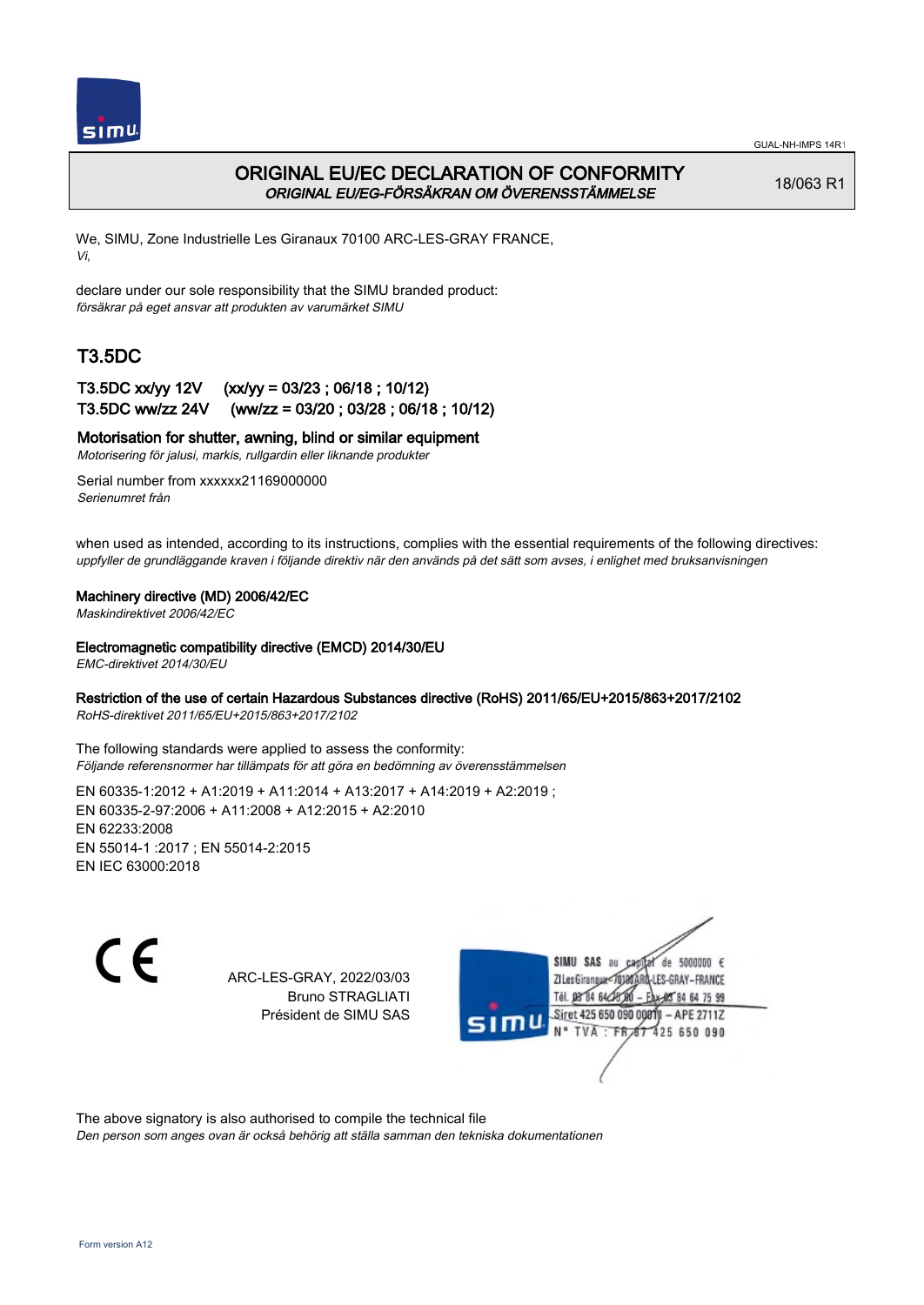

## ORIGINAL EU/EC DECLARATION OF CONFORMITY ORIGINÁLNE VYHLÁSENIE EU/ES O ZHODE

18/063 R1

We, SIMU, Zone Industrielle Les Giranaux 70100 ARC-LES-GRAY FRANCE, My,

declare under our sole responsibility that the SIMU branded product: vyhlasujeme na svoju výlučnú zodpovednosť, že výrobok značky SIMU

# T3.5DC

### T3.5DC xx/yy 12V (xx/yy = 03/23 ; 06/18 ; 10/12) T3.5DC ww/zz 24V (ww/zz = 03/20 ; 03/28 ; 06/18 ; 10/12)

Motorisation for shutter, awning, blind or similar equipment

Pohon pre rolety, markízy, clony alebo podobné zariadenia

Serial number from xxxxxx21169000000 Seriové číslo od

when used as intended, according to its instructions, complies with the essential requirements of the following directives: ak je používaný v súlade s účelom použitia a s návodom, spĺňa základné požiadavky týchto smerníc

### Machinery directive (MD) 2006/42/EC

Smernica o strojových zariadeniach 2006/42/EC

### Electromagnetic compatibility directive (EMCD) 2014/30/EU

Smernica o elektromagnetickej kompatibilite 2014/30/EU

### Restriction of the use of certain Hazardous Substances directive (RoHS) 2011/65/EU+2015/863+2017/2102

Smernica o obmedzení používania určitých nebezpečných látok v elektrických a elektronických zariadeniach 2011/65/EU+2015/863+2017/2102

#### The following standards were applied to assess the conformity: Pre posúdenie zhody boli použité následujúce normy

EN 60335‑1:2012 + A1:2019 + A11:2014 + A13:2017 + A14:2019 + A2:2019 ; EN 60335‑2‑97:2006 + A11:2008 + A12:2015 + A2:2010 EN 62233:2008 EN 55014‑1 :2017 ; EN 55014‑2:2015 EN IEC 63000:2018

C E

ARC-LES-GRAY, 2022/03/03 Bruno STRAGLIATI Président de SIMU SAS



The above signatory is also authorised to compile the technical file uvedená osoba je tiež osoba zodpovedná za vypracovanie technickej dokumentácie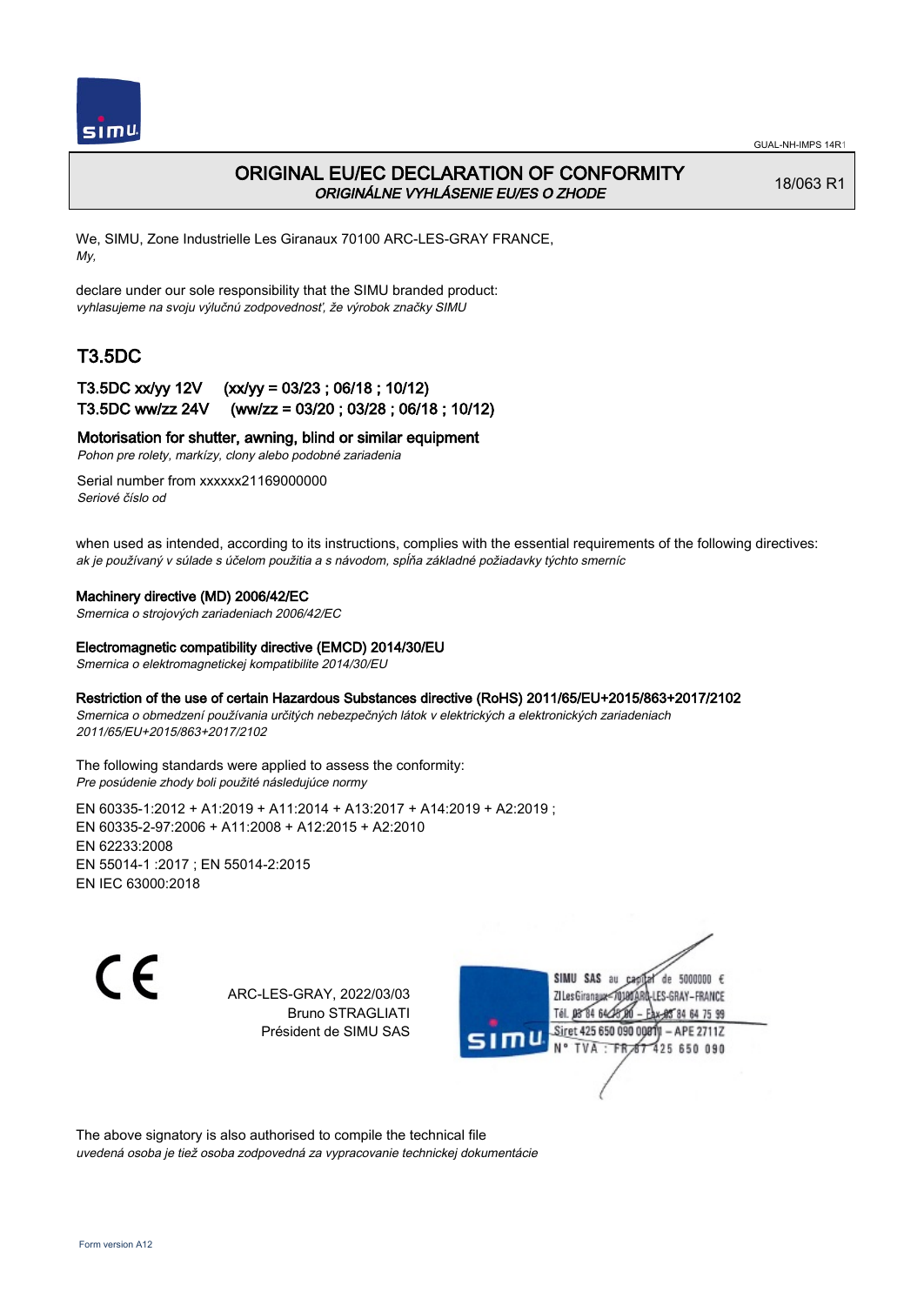

## ORIGINAL EU/EC DECLARATION OF CONFORMITY IZJAVA O SKLADNOSTI / IZJAVA O LASTNOSTIH

18/063 R1

We, SIMU, Zone Industrielle Les Giranaux 70100 ARC-LES-GRAY FRANCE, Mi,

declare under our sole responsibility that the SIMU branded product: S polno odgovornostjo izjavljamo, da izdelki blagovne znamke SIMU

# T3.5DC

### T3.5DC xx/yy 12V (xx/yy = 03/23 ; 06/18 ; 10/12) T3.5DC ww/zz 24V (ww/zz = 03/20 ; 03/28 ; 06/18 ; 10/12)

### Motorisation for shutter, awning, blind or similar equipment

Motorizacija rolet, žaluzij, senčnikov in podobne opreme

Serial number from xxxxxx21169000000 'Serijska številka

when used as intended, according to its instructions, complies with the essential requirements of the following directives: ko se uporabljajo v skladu z namembnostjo in navodili, ustrezajo bistvenim zahtevam naslednjih direktiv

### Machinery directive (MD) 2006/42/EC

Direktiva o strojih 2006/42/EC

#### Electromagnetic compatibility directive (EMCD) 2014/30/EU

Direktiva o elektromagnetni združljivosti 2014/30/EU

### Restriction of the use of certain Hazardous Substances directive (RoHS) 2011/65/EU+2015/863+2017/2102

Direktiva RoHS 2011/65/EU+2015/863+2017/2102

The following standards were applied to assess the conformity: Za preverjanje skladnosti so bili uporabljeni naslednji standardi

EN 60335‑1:2012 + A1:2019 + A11:2014 + A13:2017 + A14:2019 + A2:2019 ; EN 60335‑2‑97:2006 + A11:2008 + A12:2015 + A2:2010 EN 62233:2008 EN 55014‑1 :2017 ; EN 55014‑2:2015 EN IEC 63000:2018

 $\epsilon$ 

ARC-LES-GRAY, 2022/03/03 Bruno STRAGLIATI Président de SIMU SAS



The above signatory is also authorised to compile the technical file Podpisnik, naveden zgoraj, je pooblaščen tudi za pripravo tehnične dokumentacije